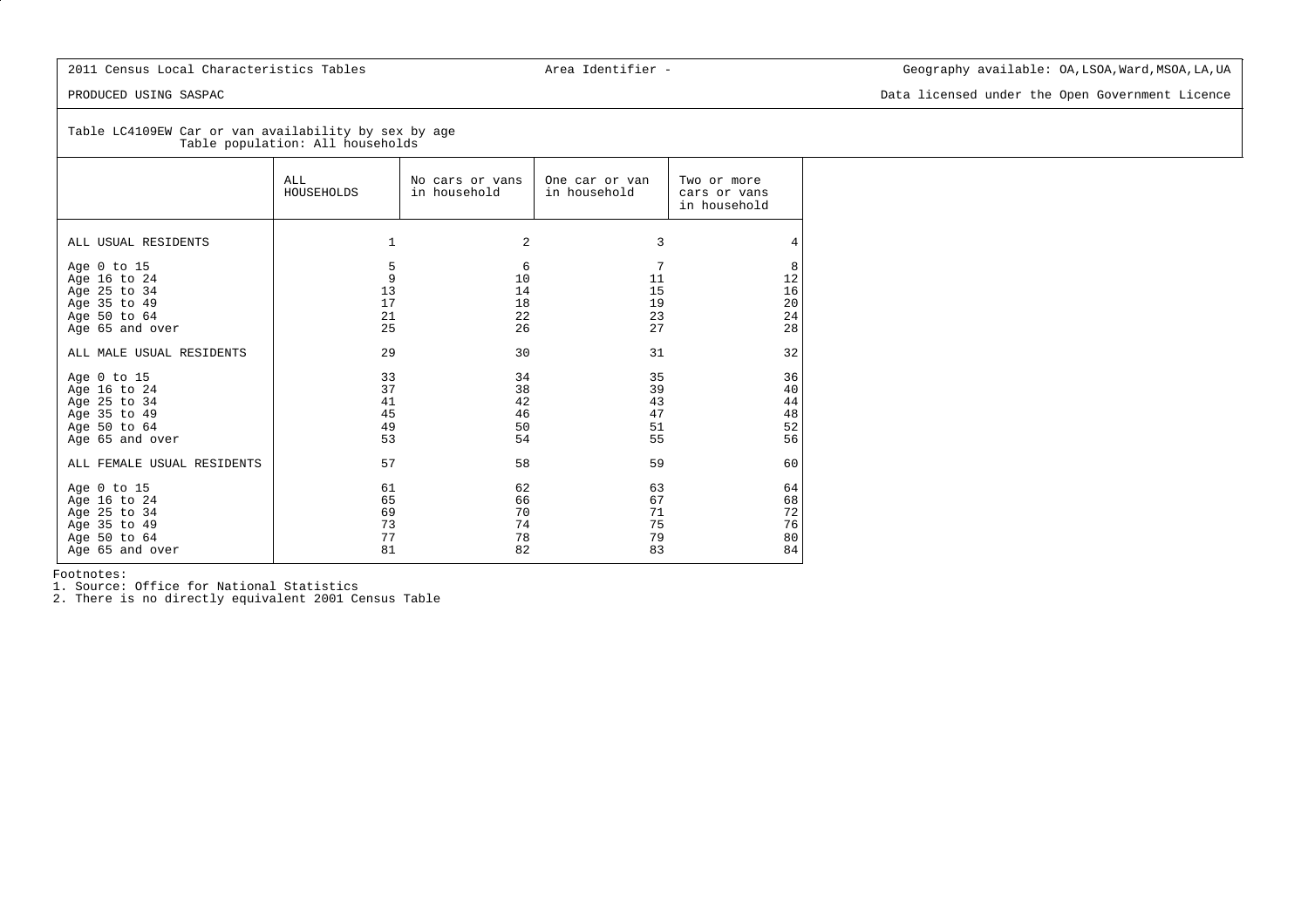PRODUCED USING SASPAC Data licensed under the Open Government Licence

Table LC4110EW Car or van availability by household Table population: All households

| rable population. All nouseholds                          |                   |                       |                     |       |                  |                |                    |                       |                               |                |                     |
|-----------------------------------------------------------|-------------------|-----------------------|---------------------|-------|------------------|----------------|--------------------|-----------------------|-------------------------------|----------------|---------------------|
|                                                           | ALL<br>HOUSEHOLDS | One person household: |                     |       | One family only: |                |                    |                       |                               |                | Other<br>households |
|                                                           |                   | Total                 | Aged 65<br>and over | Other | Total            |                | Couple households: |                       |                               | Lone<br>parent | types               |
|                                                           |                   |                       |                     |       |                  |                | No<br>children     | Dependent<br>children | All children<br>non-dependent |                |                     |
| ALL HOUSEHOLDS                                            |                   | $\overline{2}$        | 3                   |       | 4                | 5              | 6                  |                       | 8                             | 9              | 10                  |
| No cars or vans<br>1 car or van<br>2 or more cars or vans | 11<br>21<br>31    | 12<br>22<br>32        | 13<br>23<br>33      |       | 14<br>24<br>34   | 15<br>25<br>35 | 16<br>26<br>36     | 17<br>27<br>37        | 18<br>28<br>38                | 19<br>29<br>39 | 20<br>30<br>40      |

Footnotes:

1. Source: Office for National Statistics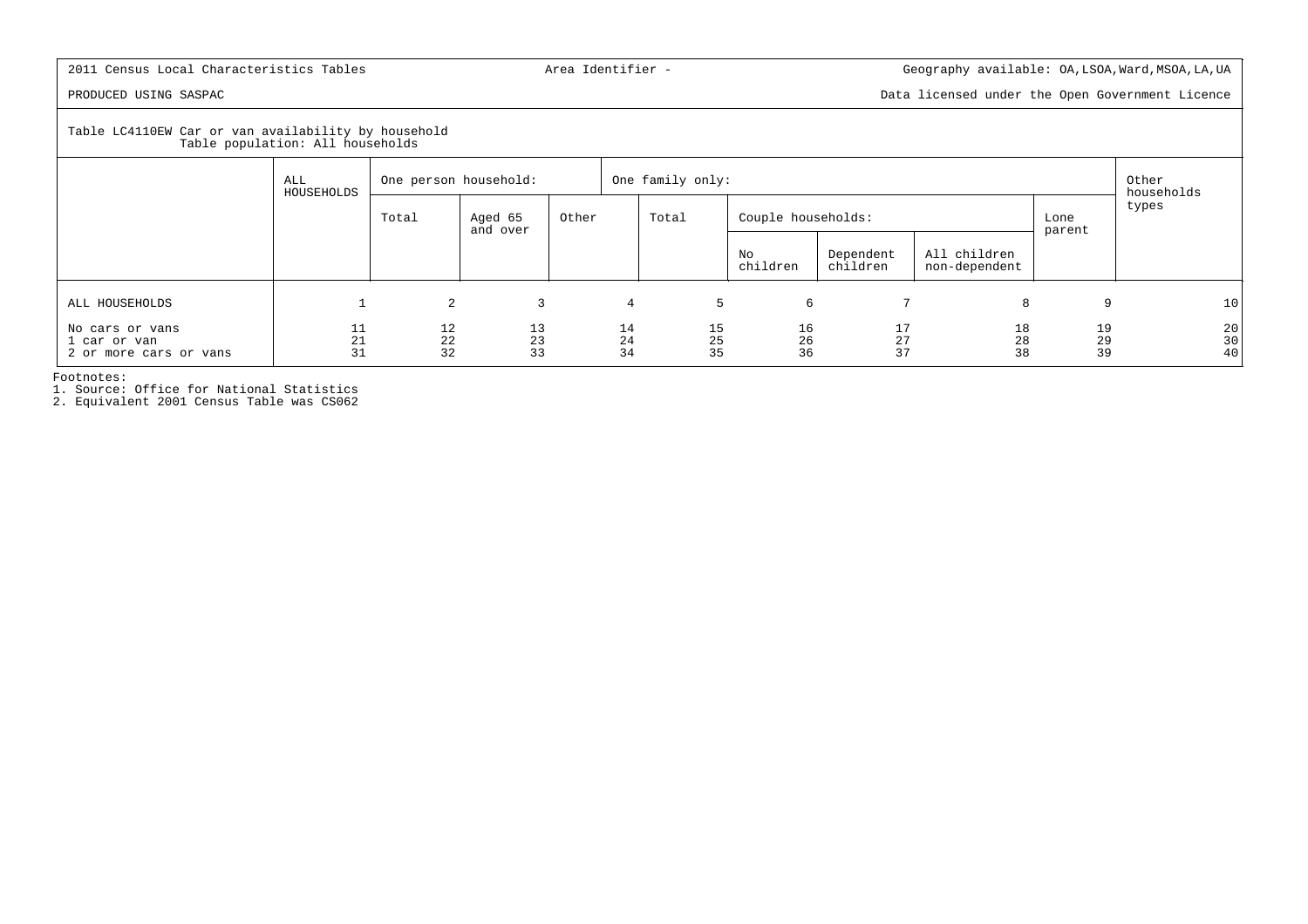PRODUCED USING SASPAC Data licensed under the Open Government Licence

Table LC4415EW Accommodation type by car or van availability by number of usual residents aged 17 or over in household Table population: All households

|                                                                                                                                                                                   | ALL<br>HOUSEHOLDS    | No usual residents aged<br>17 or over in household | One usual residents aged<br>17 or over in household | Two or more usual residents<br>aged 17 or over in household |
|-----------------------------------------------------------------------------------------------------------------------------------------------------------------------------------|----------------------|----------------------------------------------------|-----------------------------------------------------|-------------------------------------------------------------|
| ALL HOUSEHOLDS                                                                                                                                                                    |                      |                                                    |                                                     |                                                             |
| No cars or vans in household<br>1 car or van in household<br>2 or more cars or vans in household                                                                                  |                      | 10<br>14                                           |                                                     | 16                                                          |
| WHOLE HOUSE OR BUNGALOW<br>No cars or vans in household<br>1 car or van in household<br>2 or more cars or vans in household                                                       | 21<br>25<br>29       | 18<br>22<br>26<br>30                               | 19<br>23<br>27<br>31                                | 20<br>24<br>28<br>32                                        |
| FLAT, MAISONETTE, APARTMENT, CARAVAN<br>OR OTHER MOBILE OR TEMPORARY STRUTURE<br>No cars or vans in household<br>1 car or van in household<br>2 or more cars or vans in household | 33<br>37<br>41<br>45 | 34<br>38<br>42<br>46                               | 35<br>39<br>43                                      | 36<br>40<br>44<br>48                                        |

Footnotes:

1. Source: Office for National Statistics 2. Equivalent 2001 Census Table was CS059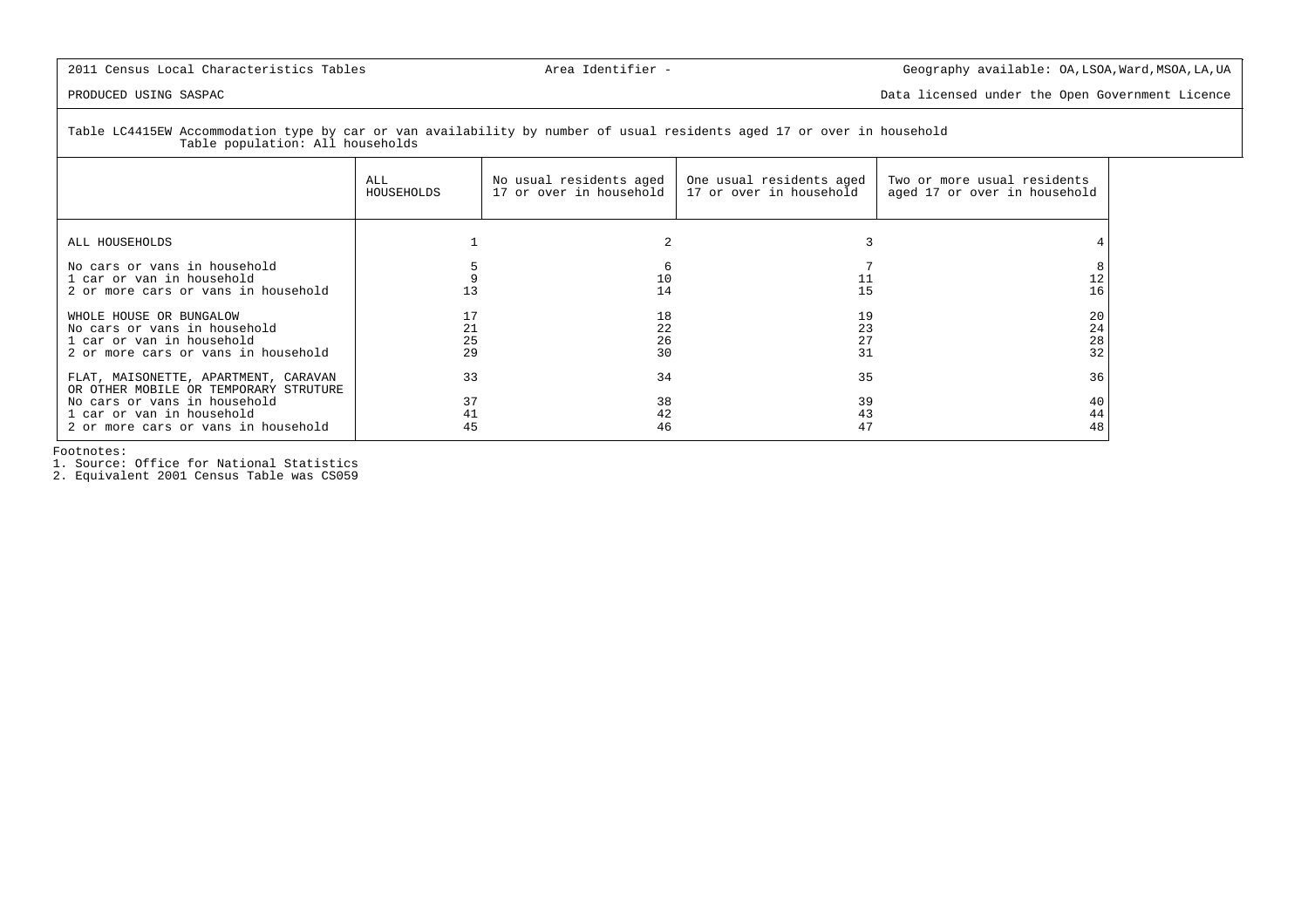PRODUCED USING SASPAC Data licensed under the Open Government Licence

Table LC4416EW Accommodation type by car or van availability by number of usual residents aged 17 or over in household Table population: All households

|                                                                                                                                                              | ALL                  | No usual residents aged | One usual residents aged | Two or more usual residents  |
|--------------------------------------------------------------------------------------------------------------------------------------------------------------|----------------------|-------------------------|--------------------------|------------------------------|
|                                                                                                                                                              | HOUSEHOLDS           | 17 or over in household | 17 or over in household  | aged 17 or over in household |
| ALL HOUSEHOLDS                                                                                                                                               |                      |                         |                          |                              |
| No cars or vans in household<br>1 car or van in household<br>2 or more cars or vans in household                                                             | 13                   | 10<br>14                | 15                       | 16                           |
| OWNED OR SHARED OWNERSHIP (PART<br>OWNED AND PART RENTED<br>No cars or vans in household<br>1 car or van in household<br>2 or more cars or vans in household | 17<br>21<br>25<br>29 | 18<br>22<br>26<br>30    | 19<br>23<br>27<br>31     | 20<br>24<br>28<br>32         |
| SOCIAL RENTED                                                                                                                                                | 33                   | 34                      | 35                       | 36                           |
| No cars or vans in household                                                                                                                                 | 37                   | 38                      | 39                       | 40                           |
| 1 car or van in household                                                                                                                                    | 41                   | 42                      | 43                       | 44                           |
| 2 or more cars or vans in household                                                                                                                          | 45                   | 46                      | 47                       | 48                           |
| PRIVATE RENTED OR LIVING RENT FREE                                                                                                                           | 49                   | 50                      | 51                       | 52                           |
| No cars or vans in household                                                                                                                                 | 53                   | 54                      | 55                       | 56                           |
| 1 car or van in household                                                                                                                                    | 57                   | 58                      | 59                       | 60                           |
| 2 or more cars or vans in household                                                                                                                          | 61                   | 62                      | 63                       | 64                           |

Footnotes:

1. Source: Office for National Statistics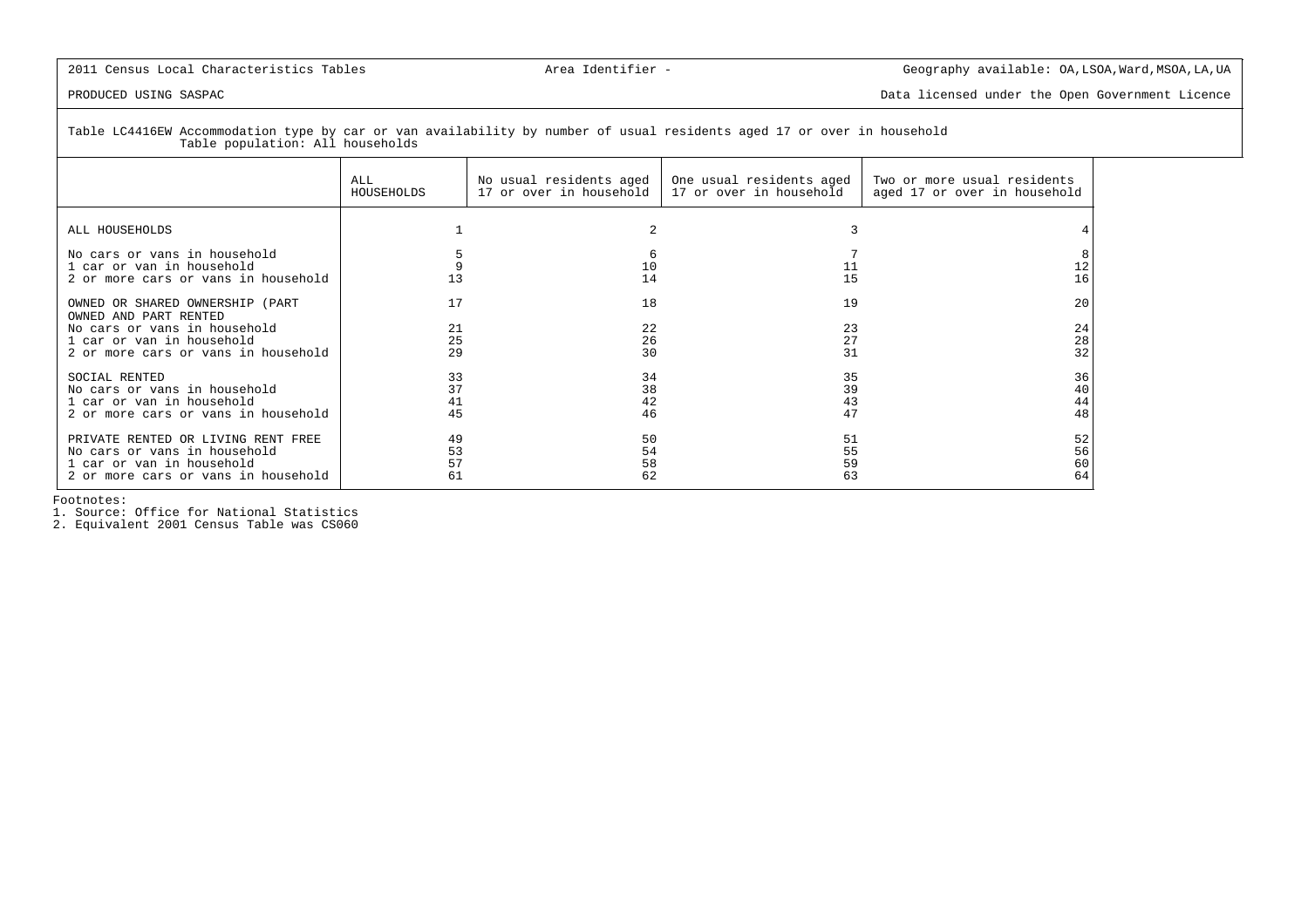PRODUCED USING SASPAC Data licensed under the Open Government Licence

| Table LC4417EW Tenure by car or van availability by religion | Page 1 of 2 |
|--------------------------------------------------------------|-------------|
| Table population: All usual residents in households          |             |

|                                                                                                                                                                 | All USUAL<br>RESIDENTS<br>IN<br>HOUSEHOLDS | Christian                | Buddhist                 | Hindu                    | Jewish                   | Muslim                   | Sikh                     | Other<br>Religion        | No<br>Religion           | Religion<br>not stated   |
|-----------------------------------------------------------------------------------------------------------------------------------------------------------------|--------------------------------------------|--------------------------|--------------------------|--------------------------|--------------------------|--------------------------|--------------------------|--------------------------|--------------------------|--------------------------|
| ALL USUAL RESIDENTS IN HOUSEHOLDS                                                                                                                               |                                            | 2                        | 3                        | $\overline{4}$           | 5                        | 6                        | 7                        | 8                        | 9                        | 10                       |
| No cars or vans in household<br>1 car or van in household<br>2 or more cars or vans in household                                                                | 11<br>21<br>31                             | 12<br>22<br>32           | 13<br>23<br>33           | 14<br>24<br>34           | 15<br>25<br>35           | 16<br>26<br>36           | 17<br>27<br>37           | 18<br>28<br>38           | 19<br>29<br>39           | 20<br>30<br>40           |
| OWNED OR SHARED OWNERSHIP: TOTAL<br>No cars or vans in household<br>1 car or van in household<br>2 or more cars or vans in household                            | 41<br>51<br>61<br>71                       | 42<br>52<br>62<br>72     | 43<br>53<br>63<br>73     | 44<br>54<br>64<br>74     | 45<br>55<br>65<br>75     | 46<br>56<br>66<br>76     | 47<br>57<br>67<br>77     | 48<br>58<br>68<br>78     | 49<br>59<br>69<br>79     | 50<br>60<br>70<br>80     |
| OWNED: OWNED OUTRIGHT<br>No cars or vans in household<br>1 car or van in household<br>2 or more cars or vans in household                                       | 81<br>91<br>101<br>111                     | 82<br>92<br>102<br>112   | 83<br>93<br>103<br>113   | 84<br>94<br>104<br>114   | 85<br>95<br>105<br>115   | 86<br>96<br>106<br>116   | 87<br>97<br>107<br>117   | 88<br>98<br>108<br>118   | 89<br>99<br>109<br>119   | 90<br>100<br>110<br>120  |
| OWNED: OWNED WITH A MORTGAGE OR<br>LOAN OR SHARED OWNERSHIP<br>No cars or vans in household<br>1 car or van in household<br>2 or more cars or vans in household | 121<br>131<br>141<br>151                   | 122<br>132<br>142<br>152 | 123<br>133<br>143<br>153 | 124<br>134<br>144<br>154 | 125<br>135<br>145<br>155 | 126<br>136<br>146<br>156 | 127<br>137<br>147<br>157 | 128<br>138<br>148<br>158 | 129<br>139<br>149<br>159 | 130<br>140<br>150<br>160 |

Footnotes:

1. Source: Office for National Statistics

2. Equivalent 2001 Census Table was ST156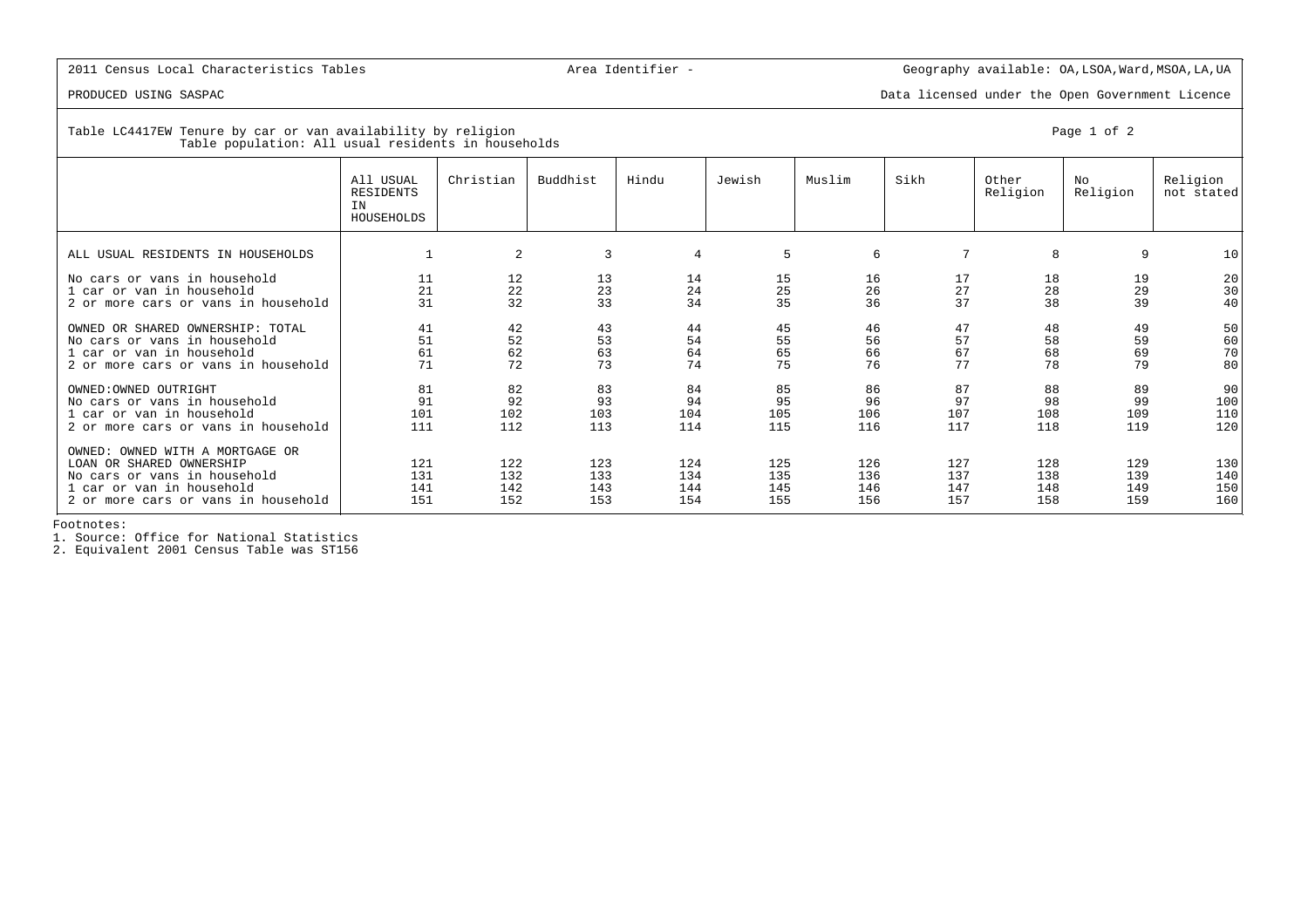PRODUCED USING SASPAC Data licensed under the Open Government Licence

Table LC4417EW Tenure by car or van availability by religion Page 2 of 2 Table population: All usual residents in households

|                                                                                                                           | All USUAL<br>RESIDENTS<br>IN<br>HOUSEHOLDS | Christian                | Buddhist                 | Hindu                    | Jewish                   | Muslim                   | Sikh                     | Other<br>Religion        | No<br>Religion           | Religion<br>not stated   |
|---------------------------------------------------------------------------------------------------------------------------|--------------------------------------------|--------------------------|--------------------------|--------------------------|--------------------------|--------------------------|--------------------------|--------------------------|--------------------------|--------------------------|
| RENTED OR LIVING RENT FREE: TOTAL                                                                                         | 161                                        | 162                      | 163                      | 164                      | 165                      | 166                      | 167                      | 168                      | 169                      | 170                      |
| No cars or vans in household<br>1 car or van in household<br>2 or more cars or vans in household                          | 171<br>181<br>191                          | 172<br>182<br>192        | 173<br>183<br>193        | 174<br>184<br>194        | 175<br>185<br>195        | 176<br>186<br>196        | 177<br>187<br>197        | 178<br>188<br>198        | 179<br>189<br>199        | 180<br>190<br>200        |
| RENTED: SOCIAL RENTED<br>No cars or vans in household<br>1 car or van in household<br>2 or more cars or vans in household | 201<br>211<br>221<br>231                   | 202<br>212<br>222<br>232 | 203<br>213<br>223<br>233 | 204<br>214<br>224<br>234 | 205<br>215<br>225<br>235 | 206<br>216<br>226<br>236 | 207<br>217<br>227<br>237 | 208<br>218<br>228<br>238 | 209<br>219<br>229<br>239 | 210<br>220<br>230<br>240 |
| RENTED: PRIVATE RENTED OR LIVING<br>RENT FREE                                                                             | 241                                        | 242                      | 243                      | 244                      | 245                      | 246                      | 247                      | 248                      | 249                      | 250                      |
| No cars or vans in household<br>1 car or van in household<br>2 or more cars or vans in household                          | 251<br>261<br>271                          | 252<br>262<br>272        | 253<br>263<br>273        | 254<br>264<br>274        | 255<br>265<br>275        | 256<br>266<br>276        | 257<br>267<br>277        | 258<br>268<br>278        | 259<br>269<br>279        | 260<br>270<br>280        |

Footnotes:

1. Source: Office for National Statistics

2. Equivalent 2001 Census Table was ST156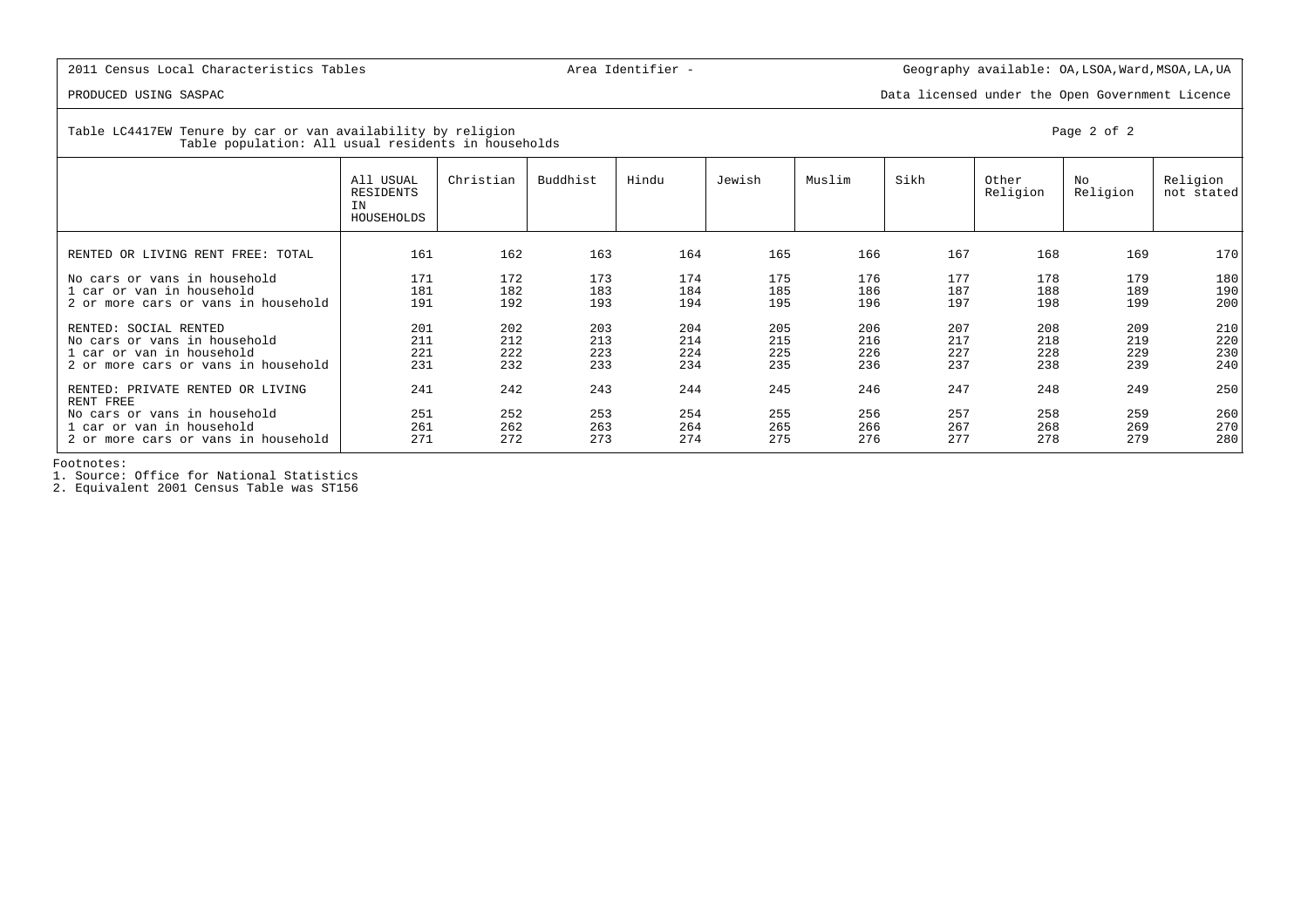PRODUCED USING SASPAC Data licensed under the Open Government Licence

Table LC4609EW Car or van availability by economic activity example of 3 and 200 minutes of 3 and 200 minutes of 3 and 200 minutes of 3 and 200 minutes of 3 and 200 minutes of 3 and 200 minutes of 3 and 200 minutes of 3 an Table Population: All usual residents aged 16 and over in households

|                                                                                                  | ALL<br>USUAL<br>RESIDENTS<br>AGED 16 AND<br>OVER IN<br>HOUSEHOLDS | Eocnomically Active (including full-time students) |                  |                         |                |                |  |  |  |
|--------------------------------------------------------------------------------------------------|-------------------------------------------------------------------|----------------------------------------------------|------------------|-------------------------|----------------|----------------|--|--|--|
|                                                                                                  |                                                                   | Total                                              | In<br>Employment | In employment: Employee |                |                |  |  |  |
|                                                                                                  |                                                                   |                                                    | Total            | Total                   | Part-time      | Full-time      |  |  |  |
| ALL USUAL RESIDENTS AGED 16 AND OVER IN<br>HOUSEHOLDS                                            |                                                                   | 2                                                  |                  | 4                       | 5              | 6              |  |  |  |
| No cars or vans in household<br>1 car or van in household<br>2 or more cars or vans in household | 33<br>49                                                          | 18<br>34<br>50                                     | 19<br>35<br>51   | 20<br>36<br>52          | 21<br>37<br>53 | 22<br>38<br>54 |  |  |  |

Footnotes:

1. Source: Office for National Statistics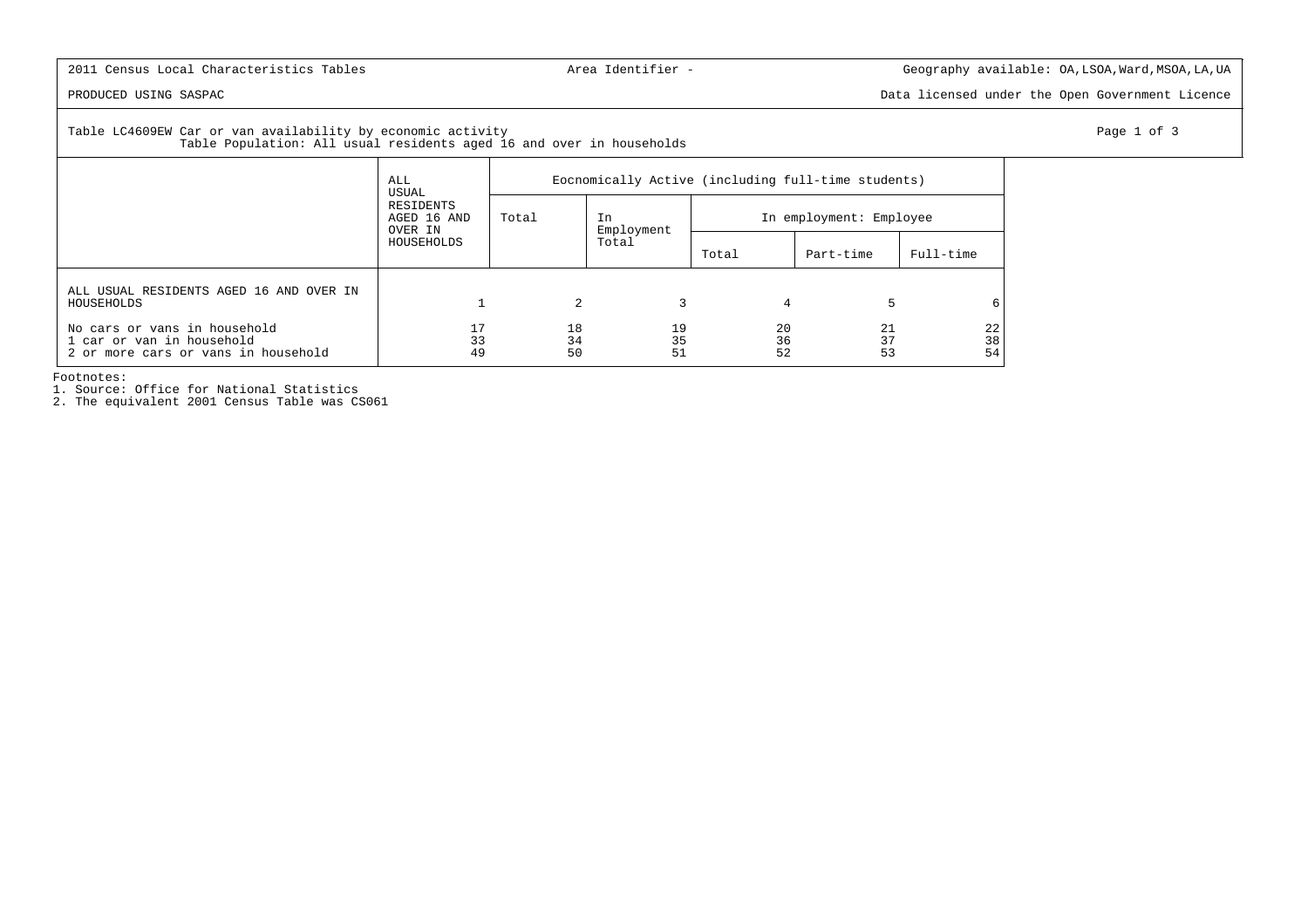PRODUCED USING SASPAC Data licensed under the Open Government Licence

Table LC4609EW Car or van availability by economic activity **Page 2** of 3 Table Population: All usual residents aged 16 and over in households

|                                                                                                  | Eocnomically Active (including full-time students) |                              |                |                |  |  |  |  |
|--------------------------------------------------------------------------------------------------|----------------------------------------------------|------------------------------|----------------|----------------|--|--|--|--|
|                                                                                                  |                                                    | In employment: Self-employed |                |                |  |  |  |  |
|                                                                                                  | Total                                              | Part-time                    | Full-time      |                |  |  |  |  |
| ALL USUAL RESIDENTS AGED 16 AND OVER IN<br>HOUSEHOLDS                                            | 7                                                  | 8                            | 9              | 10             |  |  |  |  |
| No cars or vans in household<br>1 car or van in household<br>2 or more cars or vans in household | 23<br>39<br>55                                     | 24<br>40<br>56               | 25<br>41<br>57 | 26<br>42<br>58 |  |  |  |  |

Footnotes:

1. Source: Office for National Statistics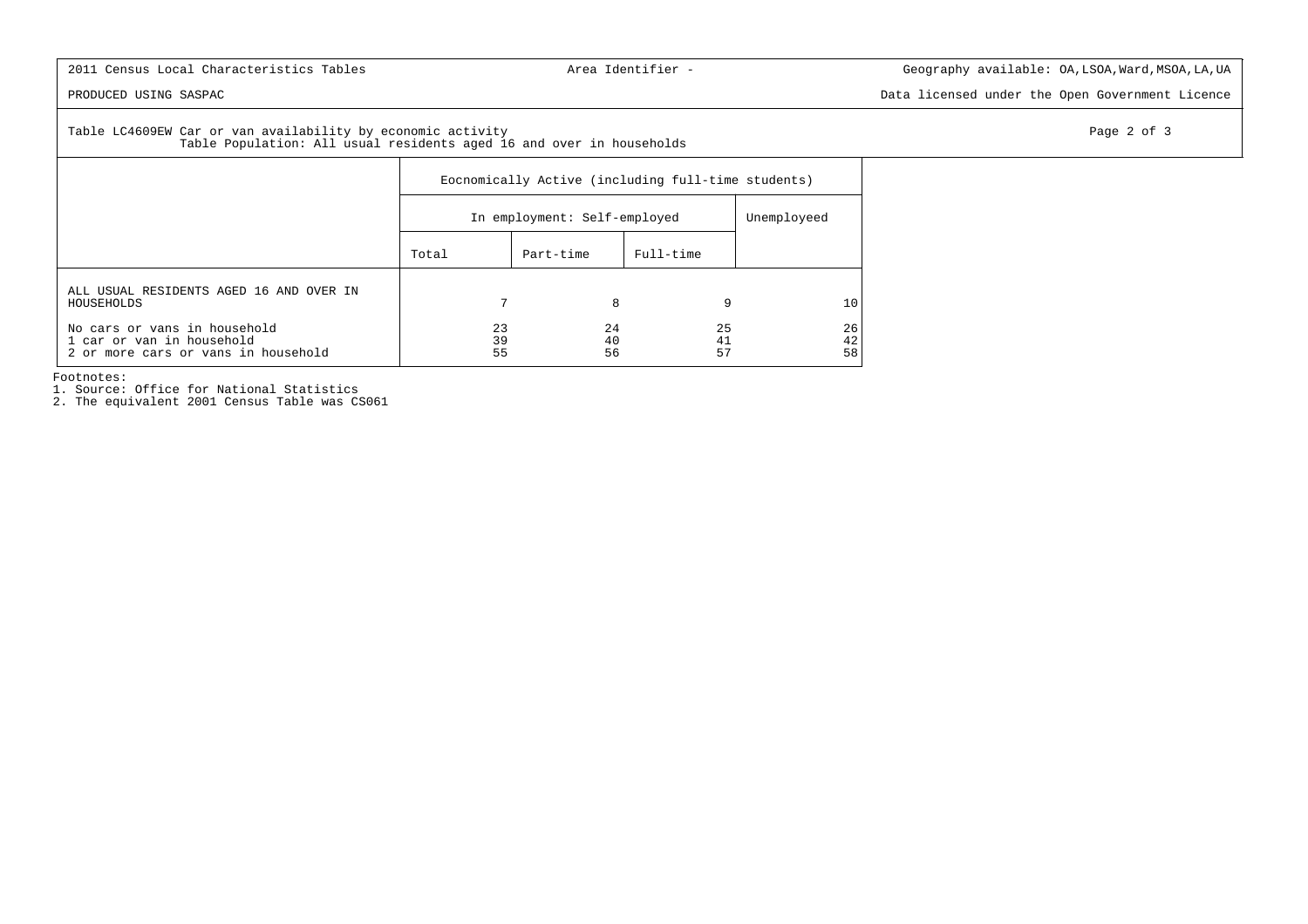PRODUCED USING SASPAC Data licensed under the Open Government Licence

# Table LC4609EW Car or van availability by economic activity Page 3 of 3 Table Population: All usual residents aged 16 and over in households

|                                                                                                  | Eocnomically Inactive (including full-time students) |                |                |                                 |                               |                |  |  |
|--------------------------------------------------------------------------------------------------|------------------------------------------------------|----------------|----------------|---------------------------------|-------------------------------|----------------|--|--|
|                                                                                                  | Total                                                | Retired        | Student        | Looking after<br>home or family | Long-term sick<br>or disabled | Other          |  |  |
| ALL USUAL RESIDENTS AGED 16 AND OVER IN<br>HOUSEHOLDS                                            |                                                      | 12             | 13             | 14                              | 15                            | 16             |  |  |
| No cars or vans in household<br>1 car or van in household<br>2 or more cars or vans in household | 27<br>43<br>59                                       | 28<br>44<br>60 | 29<br>45<br>61 | 30<br>46<br>62                  | 31<br>47<br>63                | 32<br>48<br>64 |  |  |

Footnotes:

1. Source: Office for National Statistics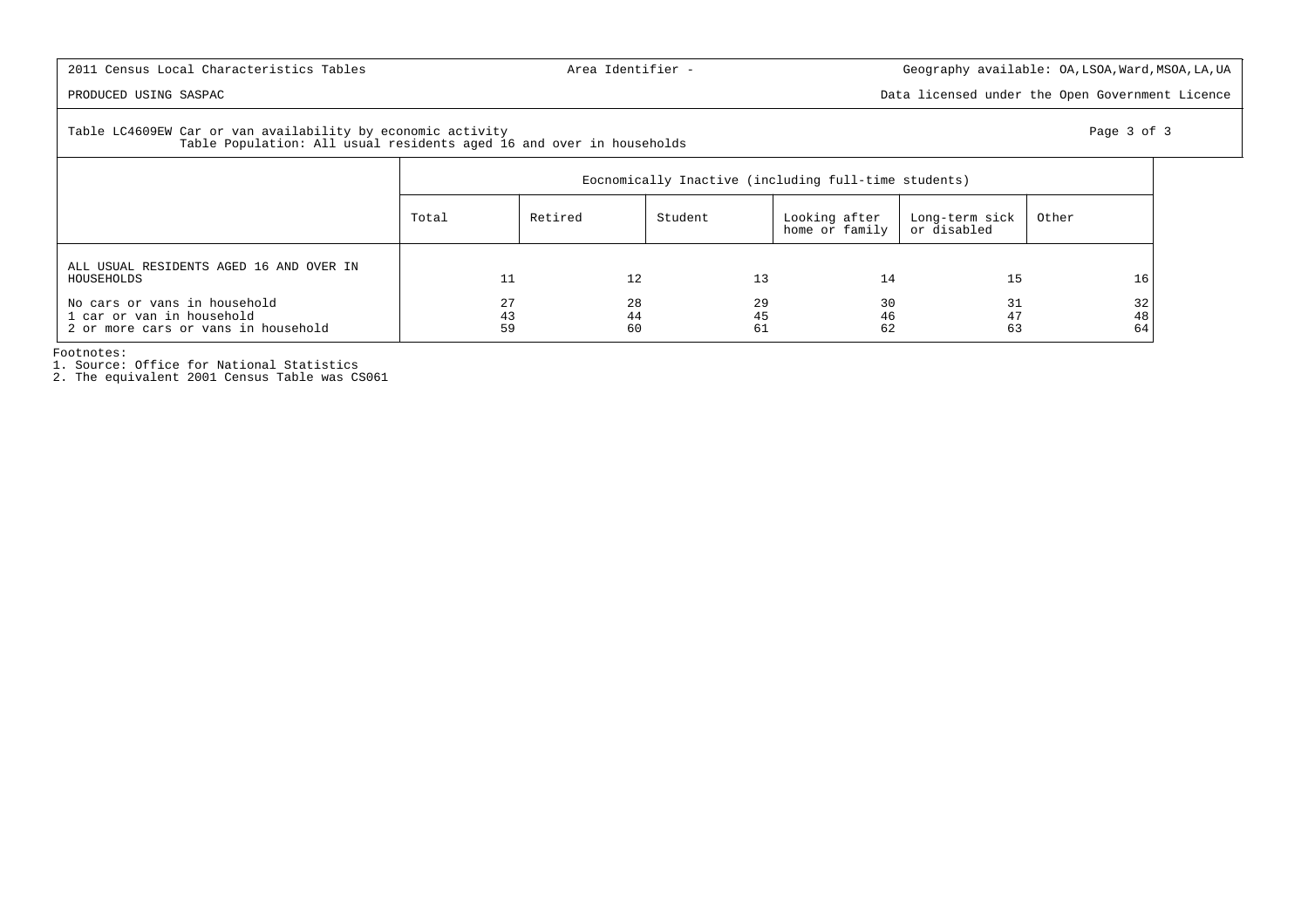PRODUCED USING SASPAC Data licensed under the Open Government Licence

 Table LC4610EW Car or van availability by employment statusTable Population: All usual residents aged 16 and over in households

|                                                                                                  | ALL                                          | In Employment |                |                               |                   |                   |                                               |  |  |
|--------------------------------------------------------------------------------------------------|----------------------------------------------|---------------|----------------|-------------------------------|-------------------|-------------------|-----------------------------------------------|--|--|
|                                                                                                  | USUAL<br>RESIDENTS<br>AGED 16 AND<br>OVER IN | Total         | Employee       | In employment: Self-employeed | Not in employment |                   |                                               |  |  |
|                                                                                                  | HOUSEHOLDS                                   |               |                | Total                         | With employees    | Without employees |                                               |  |  |
| ALL USUAL RESIDENTS AGED 16 AND OVER IN<br>HOUSEHOLDS                                            |                                              |               |                |                               |                   |                   |                                               |  |  |
| No cars or vans in household<br>1 car or van in household<br>2 or more cars or vans in household | 15<br>22                                     | 16<br>23      | 10<br>17<br>24 | 11<br>18<br>25                | 12<br>19<br>26    | 13<br>20<br>27    | 14<br>$\begin{array}{c} 21 \\ 28 \end{array}$ |  |  |

Footnotes:

1. Source: Office for National Statistics

2. No equivalent 2001 Census Table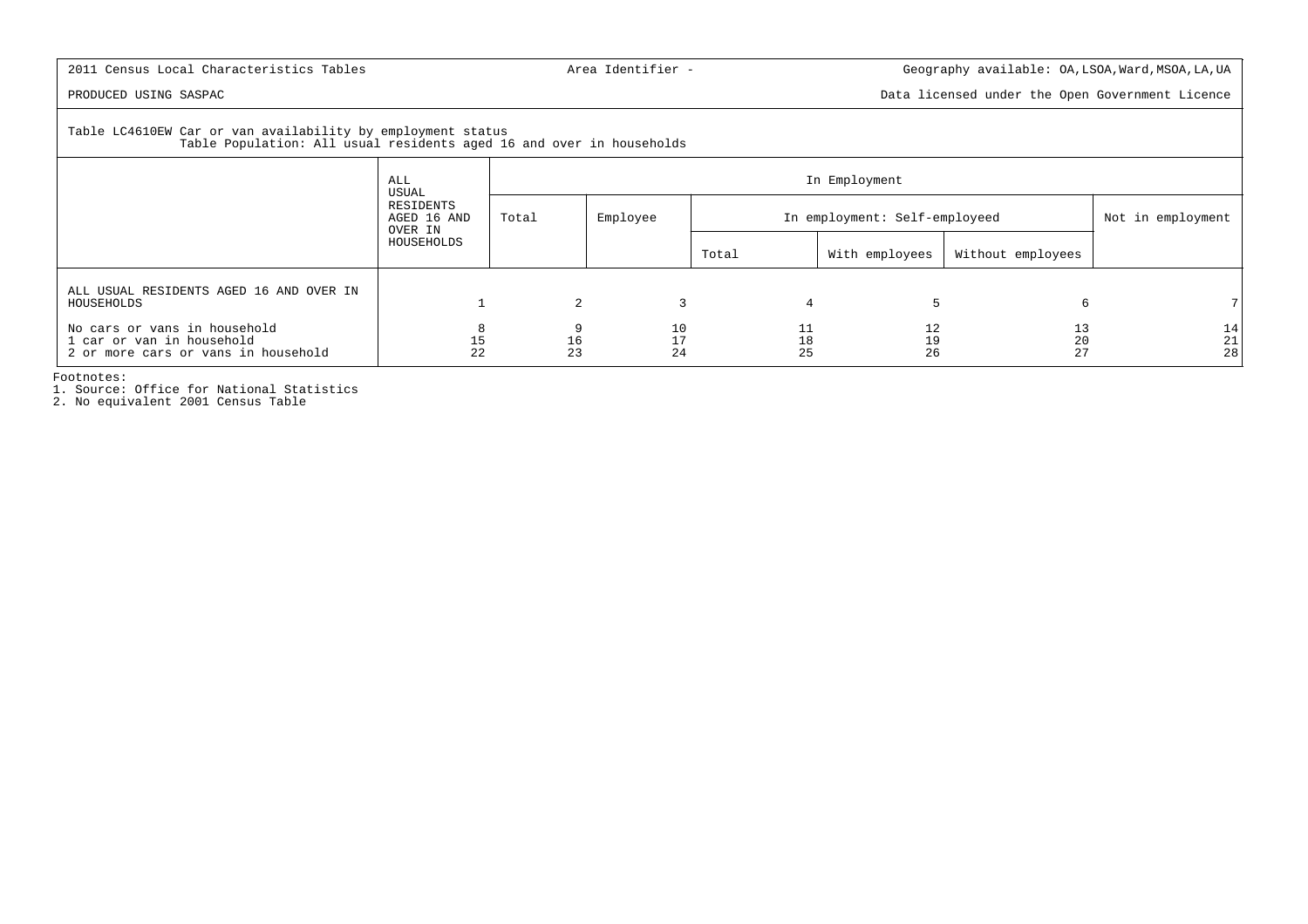PRODUCED USING SASPAC Data licensed under the Open Government Licence

Table LC7101EW Method of travel to work (2001 specification) by age

Table Population: All usual residents aged 16 and over in employment the week before the census

|                                                                                 | ALL USUAL RESIDENTS<br>AGED 16 AND OVER IN<br>EMPLOYMENT | Work mainly at or<br>from home | Trian, underground,<br>metro, light rail,<br>tram, bus, minibus<br>or coach | Driving a car or<br>van | All other methods<br>of travel to work |
|---------------------------------------------------------------------------------|----------------------------------------------------------|--------------------------------|-----------------------------------------------------------------------------|-------------------------|----------------------------------------|
| ALL USUAL RESIDENTS AGED 16 AND OVER<br>IN EMPLOYMENT THE WEEK BEFORE CENS      |                                                          |                                |                                                                             |                         |                                        |
| Age 16 to 24<br>Age 25 to 34<br>Age 35 to 49<br>Age 50 to 64<br>Age 65 and over | 26                                                       | 17<br>22<br>27                 | 28                                                                          | 19<br>24<br>29          | 20<br>25<br>30                         |

Footnotes:

1. Source: Office for National Statistics

 2. 'All other methods of travel to work' includes 'Motorcycle, scooter or moped', 'Taxi', 'Passenger in a car or van', 'Bicycle','On foot' and 'Other method of travel to work'.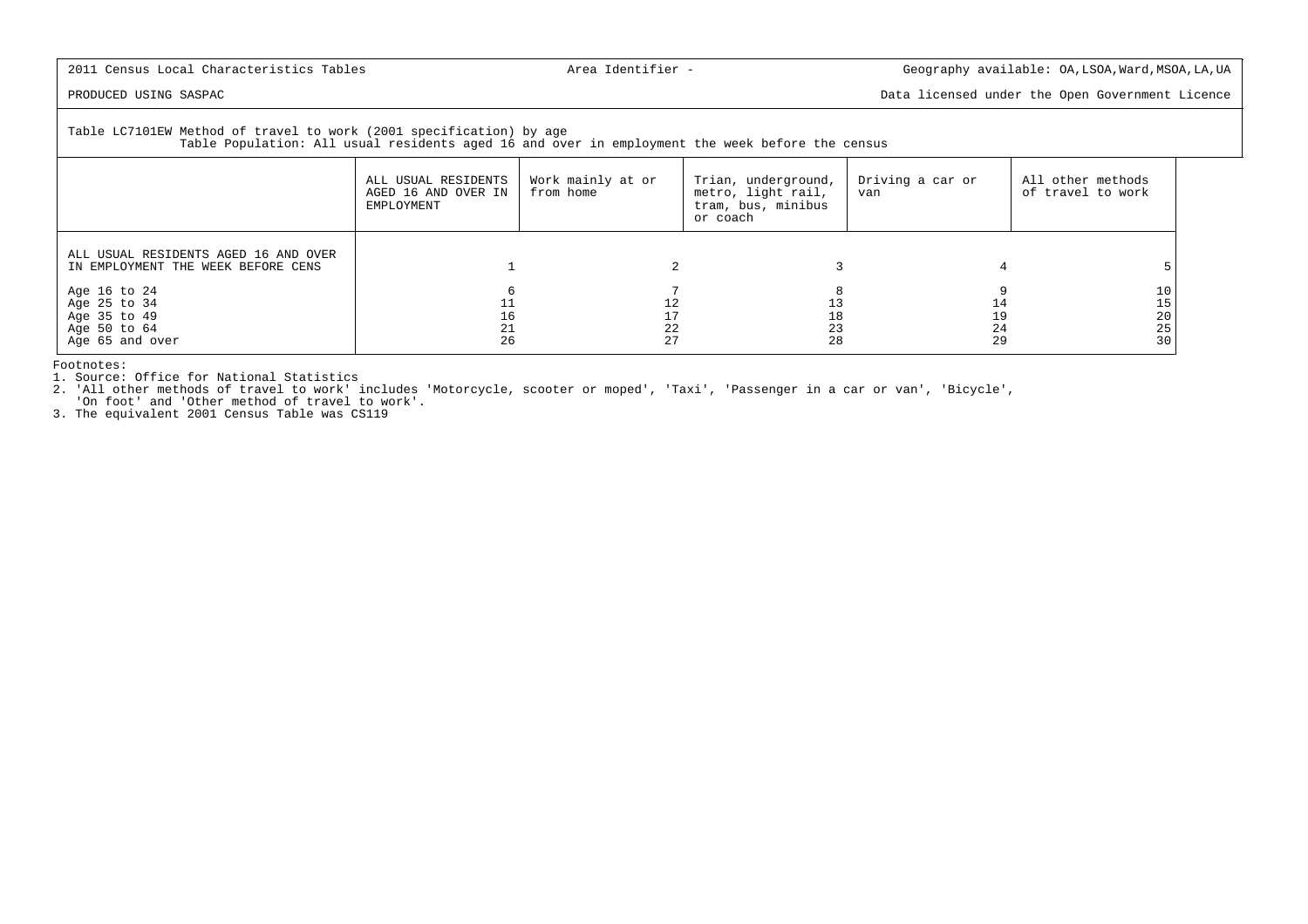PRODUCED USING SASPAC **Data licensed under the Open Government** Licence

Table LC7102EW Distance travelled to work by age

Table Population: All usual residents aged 16 and over in employment the week before the census

|                                                                                 | ALL USUAL RESIDENTS<br>AGED 16 AND OVER IN<br>EMPLOYMENT | Less than 10km | 10km to less than<br>30km | 30km and over        | Work mainly at<br>or from home | Other                      |
|---------------------------------------------------------------------------------|----------------------------------------------------------|----------------|---------------------------|----------------------|--------------------------------|----------------------------|
| ALL USUAL RESIDENTS AGED 16 AND OVER<br>IN EMPLOYMENT IN THE WEEK BEFORE CENSUS |                                                          |                |                           |                      |                                |                            |
| Age 16 to 24<br>Age 25 to 34<br>Age 35 to 49<br>Age 50 to 64<br>Age 65 and over |                                                          | 20<br>26<br>32 | 21<br>27<br>33            | 10<br>22<br>28<br>34 | 29<br>35                       | 12<br>18<br>24<br>30<br>36 |

Footnotes:

1. Source: Office for National Statistics

2. The equivalent 2001 Census Table was CS120

3. 'Other' distance travelled includes no fixed place of work, working on an offshore installation and working outside of the UK.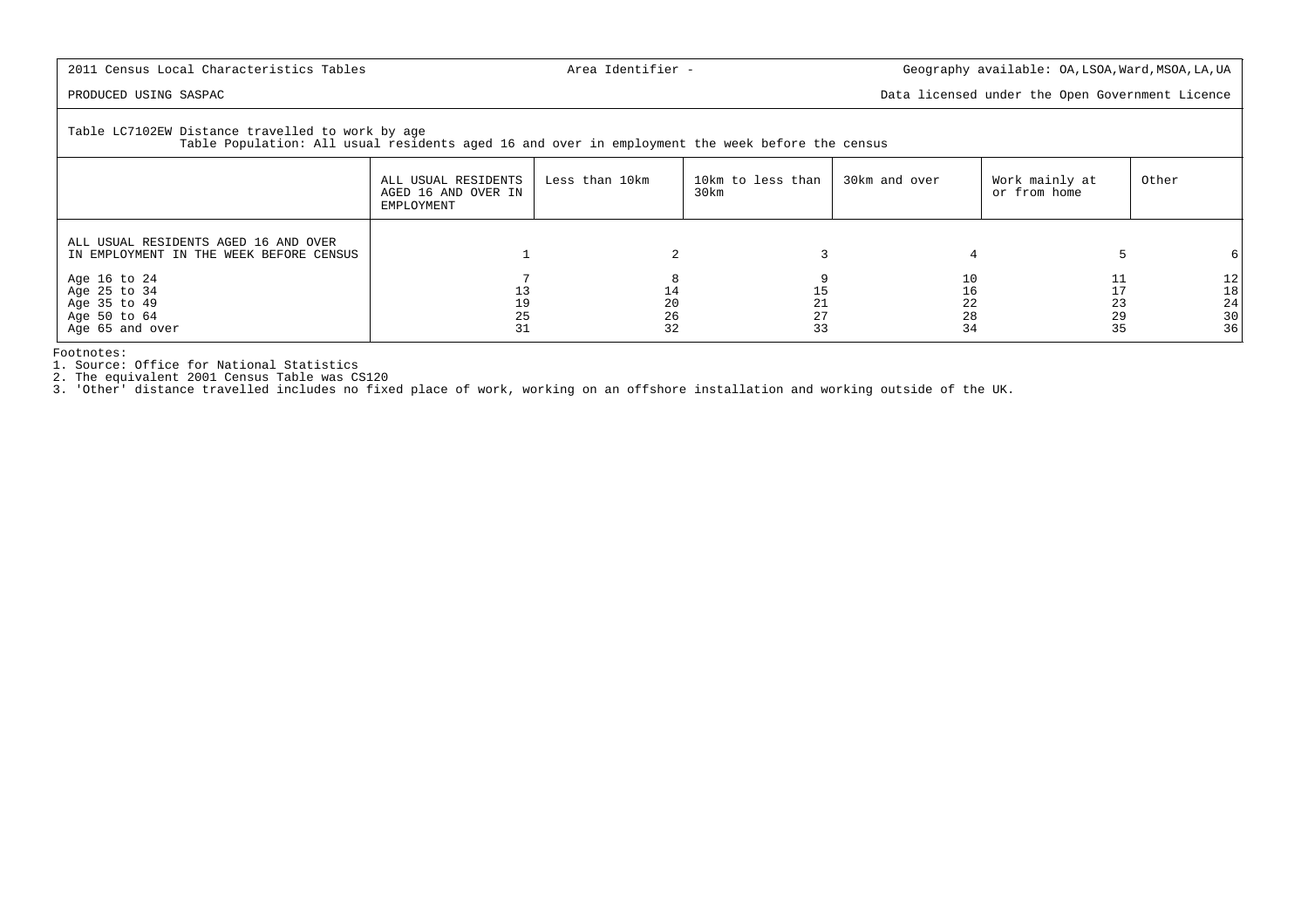PRODUCED USING SASPAC Data licensed under the Open Government Licence

# Table LC7103EW Method of travel to work (2001 specification) by sex

Table Population: All usual residents aged 16 and over in employment the week before the census

|                                                                                  | ALL USUAL RESIDENTS<br>AGED 16 AND OVER IN<br>EMPLOYMENT | Work mainly at or<br>from home | Trian, underground,<br>metro, light rail,<br>tram, bus, minibus<br>or coach | Driving a car<br>or van | All other methods<br>of travel to work |
|----------------------------------------------------------------------------------|----------------------------------------------------------|--------------------------------|-----------------------------------------------------------------------------|-------------------------|----------------------------------------|
| ALL USUAL RESIDENTS AGED 16 AND OVER<br>IN EMPLLOYMENT IN THE WEEK BEFORE CENSUS |                                                          |                                |                                                                             |                         |                                        |
| Males<br>Females                                                                 |                                                          |                                |                                                                             | 14                      | 10                                     |

Footnotes:

1. Source: Office for National Statistics

2. 'All other methods of travel to work' includes 'Motorcycle, scooter or moped', 'Taxi', 'Passenger in a car or van', 'Bicycle',

'On foot' and 'Other method of travel to work'.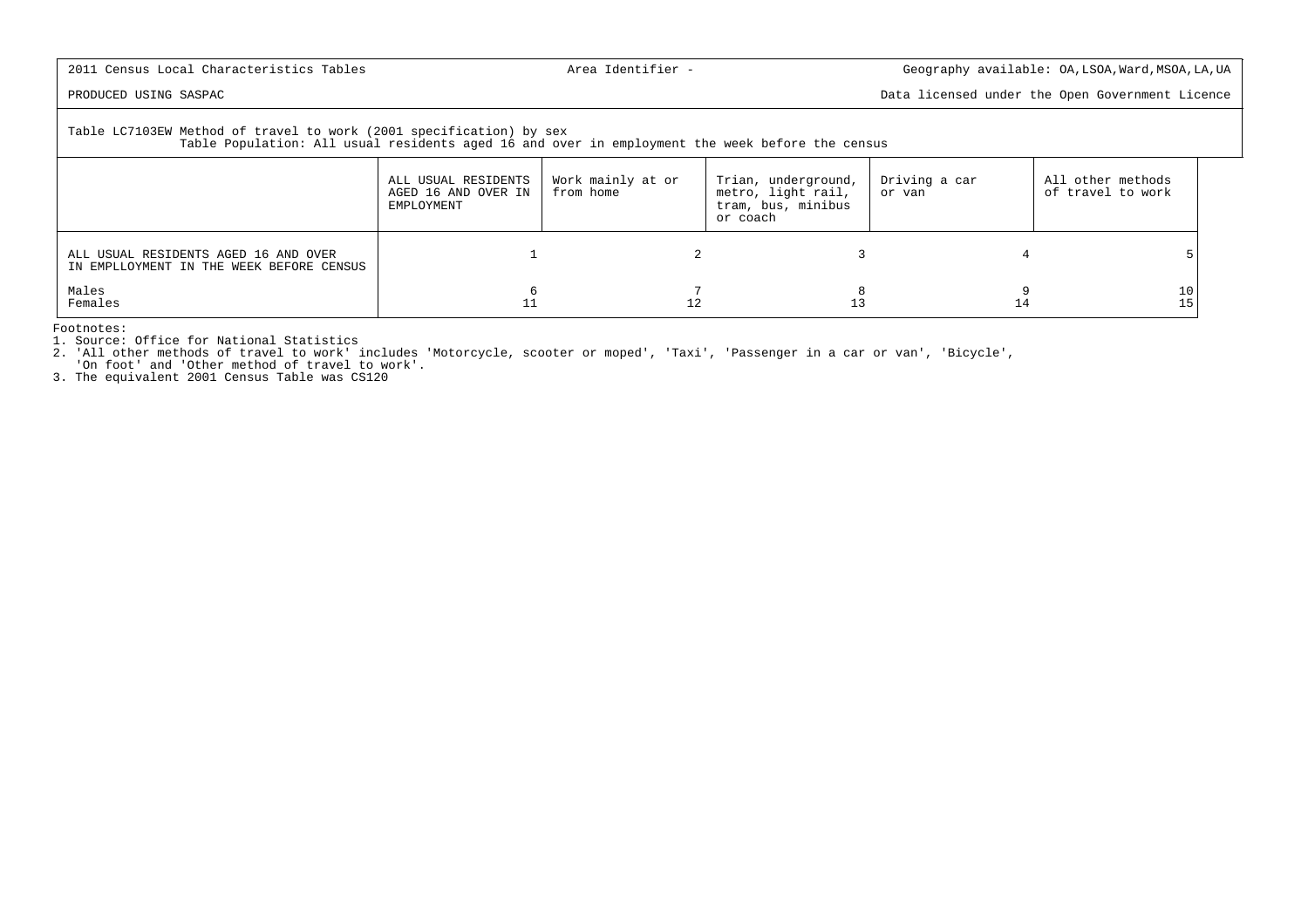PRODUCED USING SASPAC Data licensed under the Open Government Licence

Table LC7104EW Distance travelled to work by sex

Table Population: All usual residents aged 16 and over in employment the week before the census

|                                                       | ALL USUAL RESIDENTS<br>AGED 16 AND OVER IN<br>EMPLOYMENT | Less than 10km | 10km to less than<br>30km | 30km and over | Work mainly at or<br>from home | Other     |
|-------------------------------------------------------|----------------------------------------------------------|----------------|---------------------------|---------------|--------------------------------|-----------|
| ALL USUAL RESIDENTS AGED 16 AND OVER<br>IN EMPLOYMENT |                                                          |                |                           |               |                                | 61        |
| Males<br>Females                                      | 13                                                       | 14             | ᆂ                         | Τp            | 11<br>17                       | 12 <br>18 |

Footnotes:

1. Source: Office for National Statistics

2. The equivalent 2001 Census Table was Census Area Statistics CS120

3. 'Other' distance travelled includes no fixed place of work, working on an offshore installation and working outside of the UK.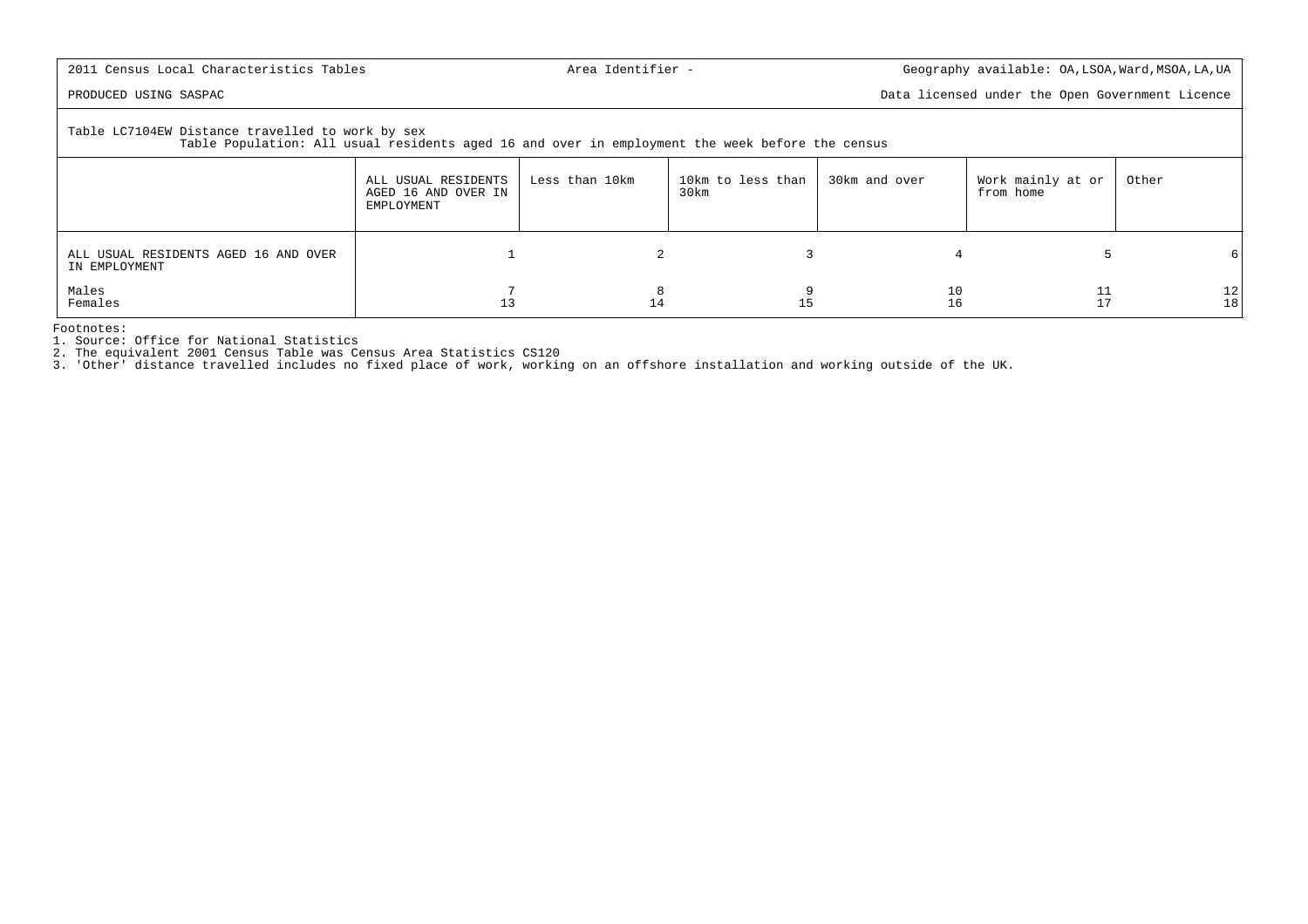PRODUCED USING SASPAC Data licensed under the Open Government Licence

Table LC7201EW Method of travel to work (2001 specification) by ethnic group

Table population: All usual residents aged 16 and over in employment the week before the census

|                                                                                                      | ALL<br>USUAL                                     | White    | White:                                               |                |                | Mixed/<br>multiple | Asian/<br>Asian | Black/<br>African/             | Other<br>ethnic |
|------------------------------------------------------------------------------------------------------|--------------------------------------------------|----------|------------------------------------------------------|----------------|----------------|--------------------|-----------------|--------------------------------|-----------------|
|                                                                                                      | RESIDENTS<br>AGE 16 AND<br>OVER IN<br>EMPLOYMENT |          | English/Welsh<br>/Scottish/Northern<br>Irish/British | Irish          | Other<br>White | ethnic<br>group    | British         | Caribbean/<br>Black<br>British | group           |
| ALL USUAL RESIDENTS AGED 16 AND OVER<br>IN EMPLOYMENT                                                |                                                  | 2        |                                                      | $\overline{4}$ | 5              | 6                  | 7               | 8                              |                 |
| Work mainly at or from home<br>Train, underground, metro, light rail,<br>tram, bus, minibus or coach | 10<br>19                                         | 11<br>20 | 12<br>21                                             | 13<br>22       | 14<br>23       | 15<br>24           | 16<br>25        | 17<br>26                       | 18<br>27        |
| Driving a car or van<br>All other methods of travel to work                                          | 28<br>37                                         | 29<br>38 | 30<br>39                                             | 31<br>40       | 32<br>41       | 33<br>42           | 34<br>43        | 35<br>44                       | 36 <br>45       |

Footnotes:

1. Source: Office for National Statistics

 2. 'All other methods of travel to work' includes 'Motorcycle, scooter or moped', 'Taxi', 'Passenger in a car or van', 'Bicycle','On foot' and 'Other method of travel to work'.

3. There was no equivalent census table in 2001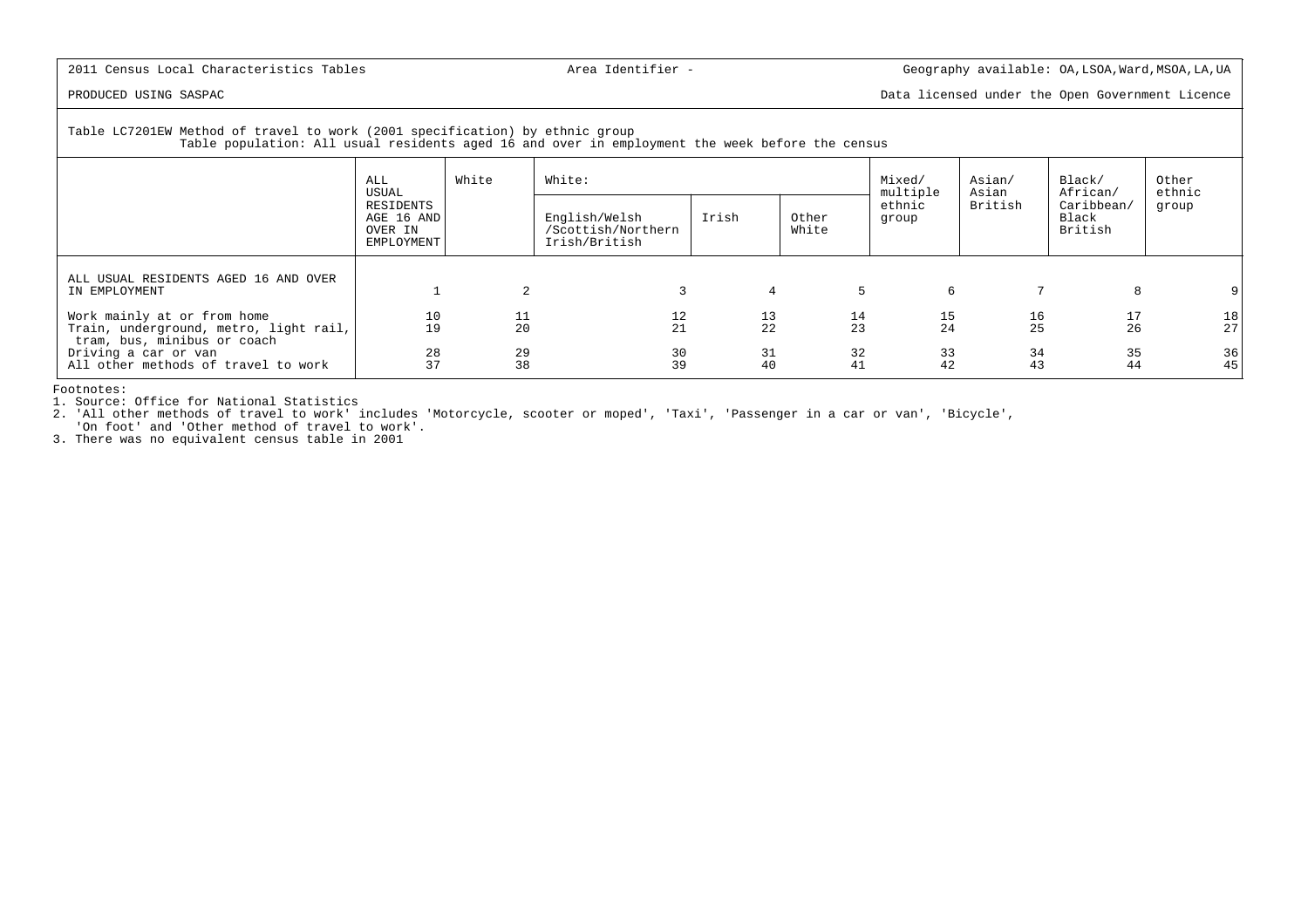PRODUCED USING SASPAC Data licensed under the Open Government Licence

Table LC7202EW Distance travelled to work by ethnic group

Table population: All usual residents aged 16 and over in employment the week before the census

|                                                                                                   | White<br>ALL<br>USUAL      |                            | White:                                               | Mixed/<br>multiple         | Asian/<br>Asian            | Black/<br>African/         | Other<br>ethnic            |                                |                            |
|---------------------------------------------------------------------------------------------------|----------------------------|----------------------------|------------------------------------------------------|----------------------------|----------------------------|----------------------------|----------------------------|--------------------------------|----------------------------|
| RESIDENTS<br>AGE 16 AND<br>OVER IN<br>EMPLOYMENT                                                  |                            |                            | English/Welsh<br>/Scottish/Northern<br>Irish/British | Irish                      | Other<br>White             | ethnic<br>group            | British                    | Caribbean/<br>Black<br>British | group                      |
| ALL USUAL RESIDENTS AGED 16 AND OVER<br>IN EMPLOYMENT                                             |                            | 2                          |                                                      | 4                          | 5                          | 6                          |                            | 8                              |                            |
| Less than 10km<br>10km to less than 30km<br>30km and over<br>Work mainly at or from home<br>Other | 10<br>19<br>28<br>37<br>46 | 11<br>20<br>29<br>38<br>47 | 12<br>21<br>30<br>39<br>48                           | 13<br>22<br>31<br>40<br>49 | 14<br>23<br>32<br>41<br>50 | 15<br>24<br>33<br>42<br>51 | 16<br>25<br>34<br>43<br>52 | 17<br>26<br>35<br>44<br>53     | 18<br>27<br>36<br>45<br>54 |

Footnotes:

1. Source: Office for National Statistics

2. There was no equivalent census table in 2001 3. 'Other' distance travelled includes no fixed place of work, working on an offshore installation and working outside of the UK.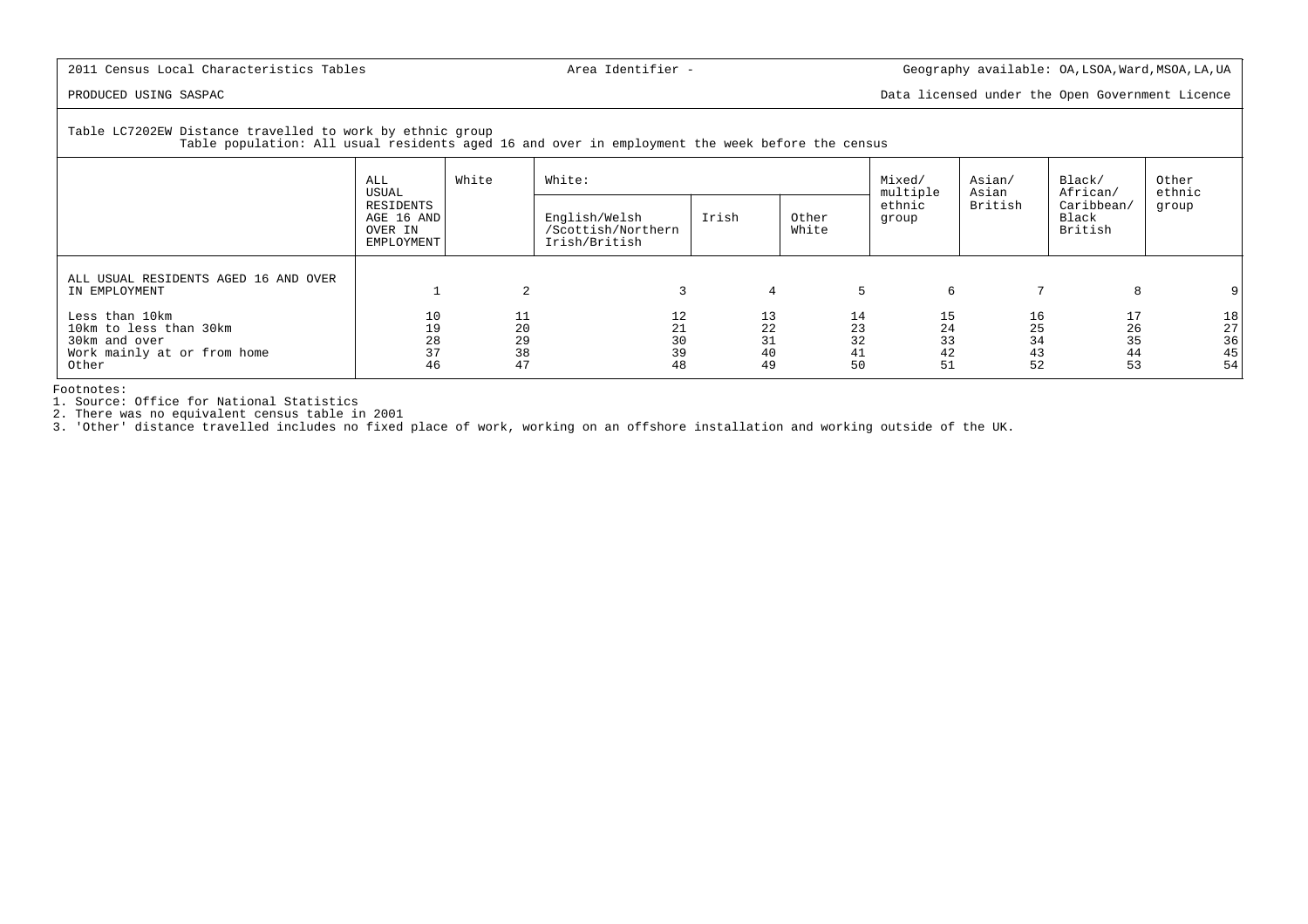PRODUCED USING SASPAC Data licensed under the Open Government Licence

 Table LC7401EW Method of travel to work (2001 specification) by car or van availabilityTable population: All usual residents aged 16 and over in employment the week before the census

|                                                                                            | ALL.<br>USUAL<br>RESIDENTS<br>AGE 16 AND<br>OVER IN<br>EMPLOYMENT | No cars<br>or vans<br>in household | 1 car<br>or van<br>in household | 2 or more<br>cars or vans<br>in household |
|--------------------------------------------------------------------------------------------|-------------------------------------------------------------------|------------------------------------|---------------------------------|-------------------------------------------|
| ALL USUAL RESIDENTS AGED 16 AND OVER<br>IN EMPLOYMENT                                      |                                                                   |                                    |                                 |                                           |
| Work mainly at or from home<br>Train, underground, metro, light rail,                      | 5                                                                 | 6                                  |                                 | 8                                         |
| tram, bus, minibus or coach<br>Driving a car or van<br>All other methods of travel to work | 13                                                                | 10<br>14<br>18                     | 11<br>15<br>19                  | 12<br>16<br>20                            |

Footnotes:

1. Source: Office for National Statistics

 2. 'All other methods of travel to work' includes 'Motorcycle, scooter or moped', 'Taxi', 'Passenger in a car or van', 'Bicycle','On foot' and 'Other method of travel to work'.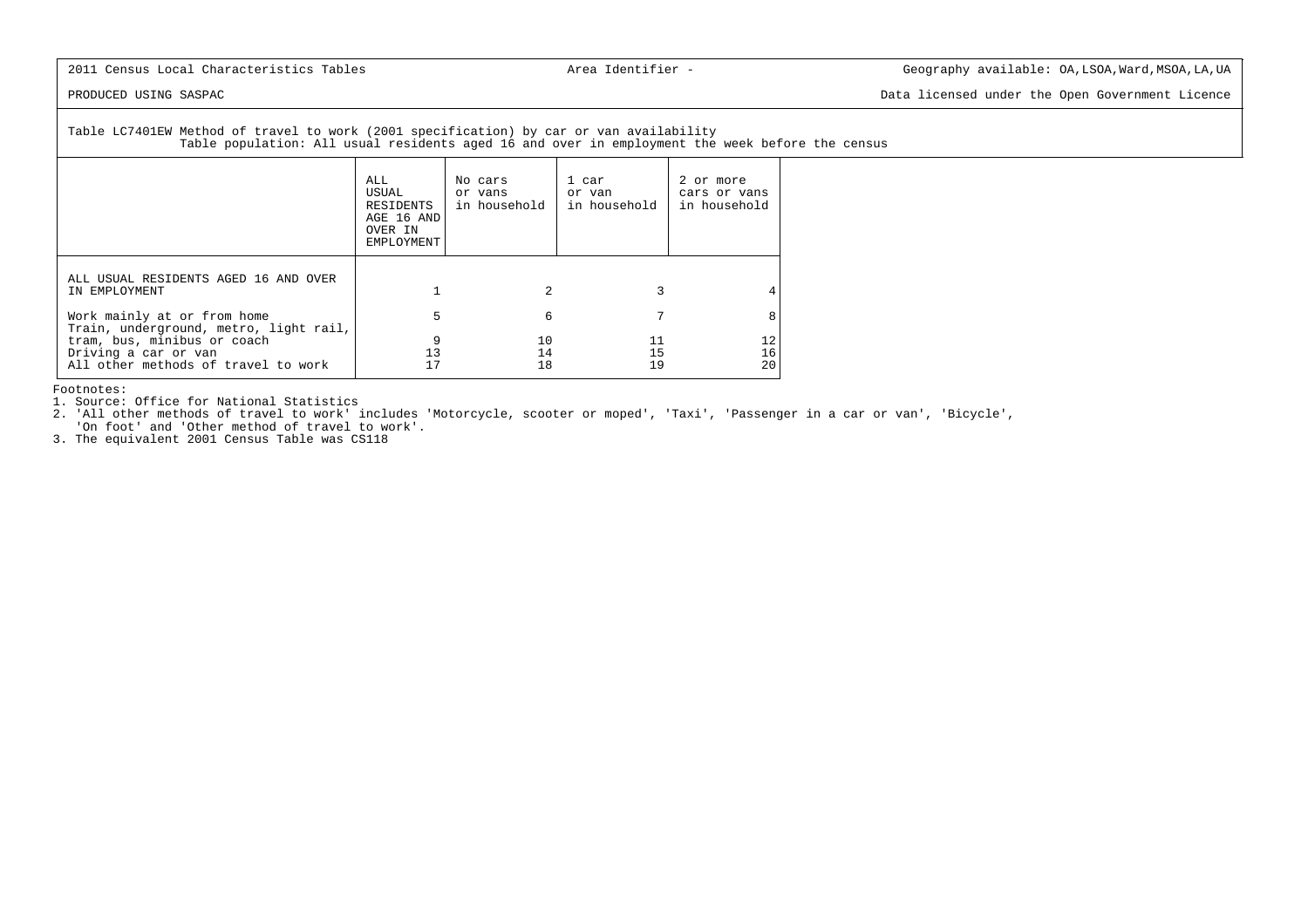PRODUCED USING SASPAC **Data licensed under the Open Government** Licence

Table LC7402EW Distance travelled to work by car or van availability

Table population: All usual residents aged 16 and over in employment the week before the census

|                                                                                                   | ALL<br>USUAL<br>RESIDENTS<br>AGE 16 AND<br>OVER IN<br>EMPLOYMENT | No cars<br>or vans<br>in household | 1 car<br>or van<br>in household | 2 or more<br>cars or vans<br>in household |
|---------------------------------------------------------------------------------------------------|------------------------------------------------------------------|------------------------------------|---------------------------------|-------------------------------------------|
| ALL USUAL RESIDENTS AGED 16 AND OVER<br>IN EMPLOYMENT                                             |                                                                  | $\overline{c}$                     |                                 |                                           |
| Less than 10km<br>10km to less than 30km<br>30km and over<br>Work mainly at or from home<br>Other | 13<br>21                                                         | 6<br>10<br>14<br>18<br>22          | 15<br>19<br>23                  | 8<br>12<br>16<br>20<br>24                 |

Footnotes:

1. Source: Office for National Statistics

2. There was no equivalent census table in 2001

3. 'Other' distance travelled includes no fixed place of work, working on an offshore installation and working outside of the UK.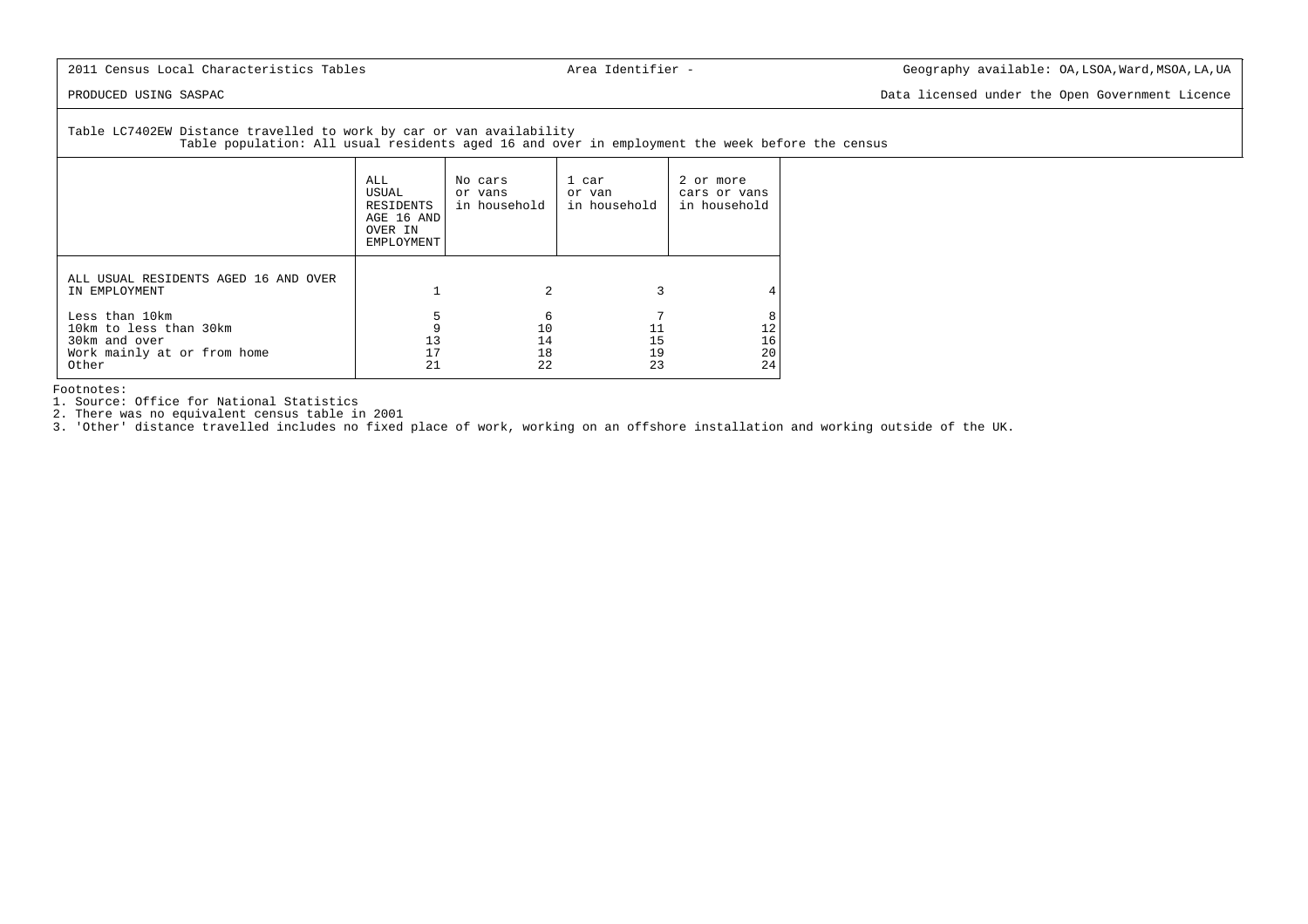PRODUCED USING SASPAC Data licensed under the Open Government Licence

# Table LC7501EW Method of Travel to Work (2001 Specification) by highest level of qualification by ageTable population: All usual residents aged 16 and over in employment the week before census

|                                                                                            | ALL USUAL<br>RESIDENTS                                            |                        | Highest level of qualifications: |                |                     |                |                      |                                               |  |  |  |  |
|--------------------------------------------------------------------------------------------|-------------------------------------------------------------------|------------------------|----------------------------------|----------------|---------------------|----------------|----------------------|-----------------------------------------------|--|--|--|--|
|                                                                                            | AGED 16<br>AND OVER IN<br>EMPLOYMENT<br>THE WEEK<br>BEFORE CENSUS | No quali-<br>fications | Level 1                          | Level 2        | Apprentice-<br>ship | Level 3        | Level 4 and<br>above | Other<br>qualifi-<br>cations                  |  |  |  |  |
| ALL USUAL RESIDENTS AGED 16 AND OVER<br>IN EMPLOYMENT THE WEEK BEFORE CENSUS               |                                                                   | 2                      |                                  |                |                     | 6              |                      |                                               |  |  |  |  |
| Work mainly at or from home<br>Train, underground, metro, light rail,                      | 9                                                                 | 10                     | 11                               | 12             | 13                  | 14             | 15                   | 16                                            |  |  |  |  |
| tram, bus, minibus or coach<br>Driving a car or van<br>All other methods of travel to work | 17<br>25<br>33                                                    | 18<br>26<br>34         | 19<br>27<br>35                   | 20<br>28<br>36 | 21<br>29<br>37      | 22<br>30<br>38 | 23<br>31<br>39       | 24<br>$\begin{array}{c} 32 \\ 40 \end{array}$ |  |  |  |  |

Footnotes:

1. Source: Office for National Statistics

 2. 'Highest level of qualification' has been split into four levels, plus categories for 'Apprenticeship' 'Other' and 'None'. Level 1: 1-4 O Levels/CSE/GCSEs (any grades), Entry Level, Foundation Diploma, NVQ Level 1, Foundation GNVQ, Basic/Essential Skills; Level 2: 5+ O Level (Passes)/CSEs (Grade 1)/GCSEs (Grades A\*-C), School Certificate, 1 A Level/ 2-3 AS Levels/VCEs, Intermediate/Higher Diploma,Welsh Baccalaureate Intermediate Diploma, NVO level 2, Intermediate GNVO, City and Guilds Craft, BTEC First/General Diploma, RSA Diploma; Level 3: 2+ A Levels/VCEs, 4+ AS Levels, Higher School Certificate, Progression/Advanced Diploma, Welsh Baccalaureate Advanced Diploma, NVQ Level 3; Advanced GNVQ, City and Guilds Advanced Craft, ONC, OND, BTEC National, RSA Advanced Diploma; Level 4 and above: Degree (for example BA, BSc), Higher Degree (for example MA, PhD, PGCE), NVQ Level 4-5, HNC, HND, RSA Higher Diploma, BTEC Higher level, Foundation degree (NI), Professional qualifications (for example teaching, nursing, accountancy);Other qualifications: Vocational/Work-related Qualifications, Foreign Qualifications (not stated/level unknown).

 3. 'All other methods of travel to work' includes 'Motorcycle, scooter or moped', 'Taxi', 'Passenger in a car or van', 'Bicycle','On foot' and 'Other method of travel to work'.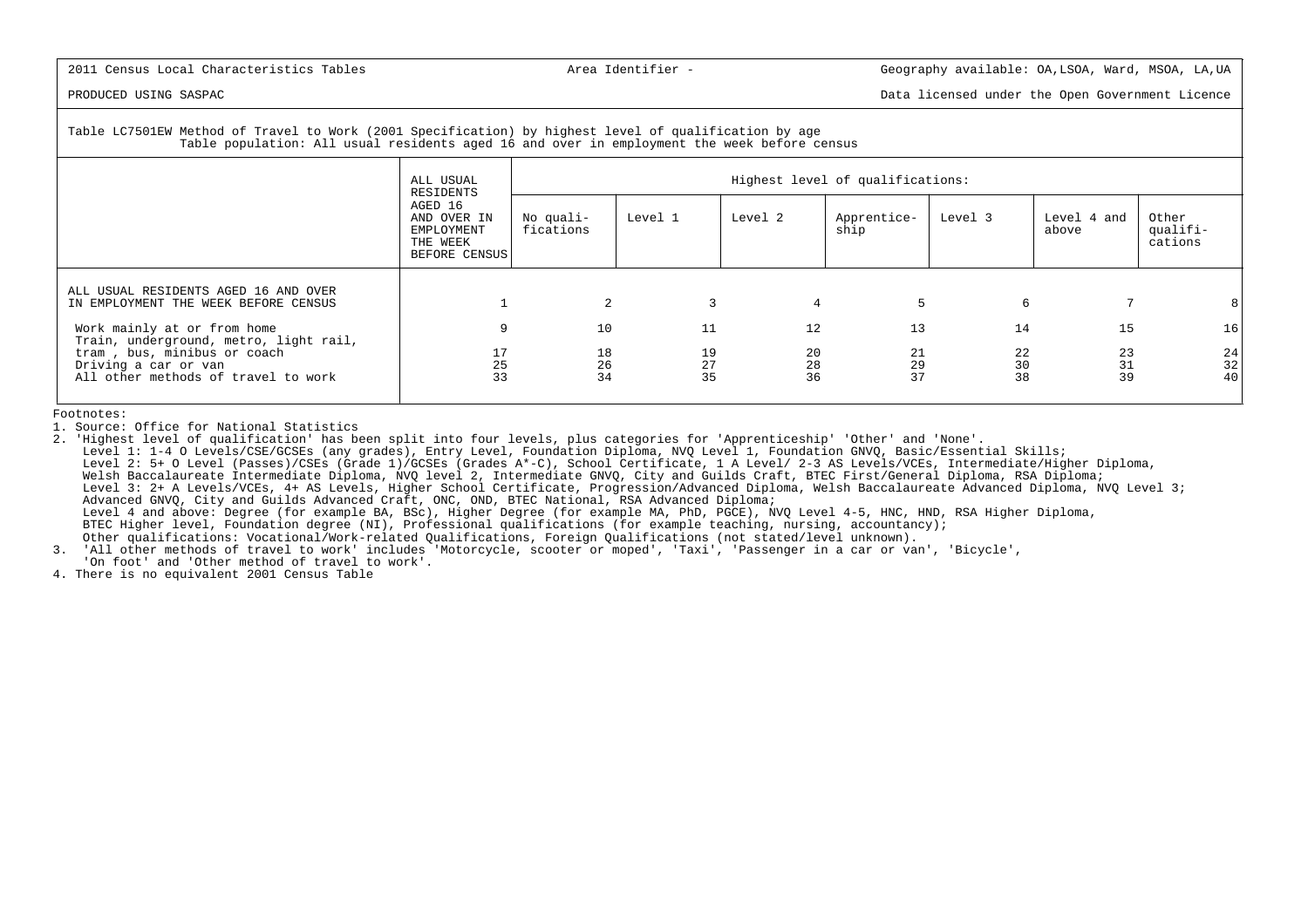PRODUCED USING SASPAC Data licensed under the Open Government Licence

### Table LC7502EW Distance Travelled to Work by highest level of qualification by ageTable population: All usual residents aged 16 and over in employment the week before census

|                                                                                                                                  | ALL USUAL<br>RESIDENTS                                            |                            | Highest level of qualifications: |                |                            |                                |                            |                            |                                                           |  |  |
|----------------------------------------------------------------------------------------------------------------------------------|-------------------------------------------------------------------|----------------------------|----------------------------------|----------------|----------------------------|--------------------------------|----------------------------|----------------------------|-----------------------------------------------------------|--|--|
|                                                                                                                                  | AGED 16<br>AND OVER IN<br>EMPLOYMENT<br>THE WEEK<br>BEFORE CENSUS | No quali-<br>fications     | Level 1                          | Level 2        |                            | Apprentice-<br>ship            | Level 3                    | Level 4 and<br>above       | Other<br>qualifi-<br>cations                              |  |  |
| ALL USUAL RESIDENTS AGED 16 AND OVER<br>IN EMPLOYMENT THE WEEK BEFORE CENSUS                                                     |                                                                   | 2                          |                                  | $\overline{3}$ | $\overline{4}$             | 5                              | 6                          | 7                          | 8                                                         |  |  |
| Distance travelled to work:<br>Less than 10km<br>10km to less than 30km<br>30km and over<br>Work mainly at or from home<br>Other | 17<br>25<br>33<br>41                                              | 10<br>18<br>26<br>34<br>42 | 11<br>19<br>27<br>35<br>43       |                | 12<br>20<br>28<br>36<br>44 | 13<br>$21\,$<br>29<br>37<br>45 | 14<br>22<br>30<br>38<br>46 | 15<br>23<br>31<br>39<br>47 | 16<br>$\begin{array}{c} 24 \\ 32 \\ 40 \end{array}$<br>48 |  |  |

Footnotes:

1. Source: Office for National Statistics

2. 'Highest level of qualification' has been split into four levels, plus categories for 'Apprenticeship' 'Other' and 'None'.

 Level 1: 1-4 O Levels/CSE/GCSEs (any grades), Entry Level, Foundation Diploma, NVQ Level 1, Foundation GNVQ, Basic/Essential Skills; Level 2: 5+ O Level (Passes)/CSEs (Grade 1)/GCSEs (Grades A\*-C), School Certificate, 1 A Level/ 2-3 AS Levels/VCEs, Intermediate/Higher Diploma,Welsh Baccalaureate Intermediate Diploma, NVQ level 2, Intermediate GNVQ, City and Guilds Craft, BTEC First/General Diploma, RSA Diploma; Level 3: 2+ A Levels/VCEs, 4+ AS Levels, Higher School Certificate, Progression/Advanced Diploma, Welsh Baccalaureate Advanced Diploma, NVQ Level 3; Advanced GNVQ, City and Guilds Advanced Craft, ONC, OND, BTEC National, RSA Advanced Diploma; Level 4 and above: Degree (for example BA, BSc), Higher Degree (for example MA, PhD, PGCE), NVQ Level 4-5, HNC, HND, RSA Higher Diploma, BTEC Higher level, Foundation degree (NI), Professional qualifications (for example teaching, nursing, accountancy);Other qualifications: Vocational/Work-related Qualifications, Foreign Qualifications (not stated/level unknown).

3. Distance is calculated as the straight line distance between the enumeration postcode and the workplace postcode.

4. 'Other' distance travelled includes no fixed place of work, working on an offshore installation and working outside of the UK.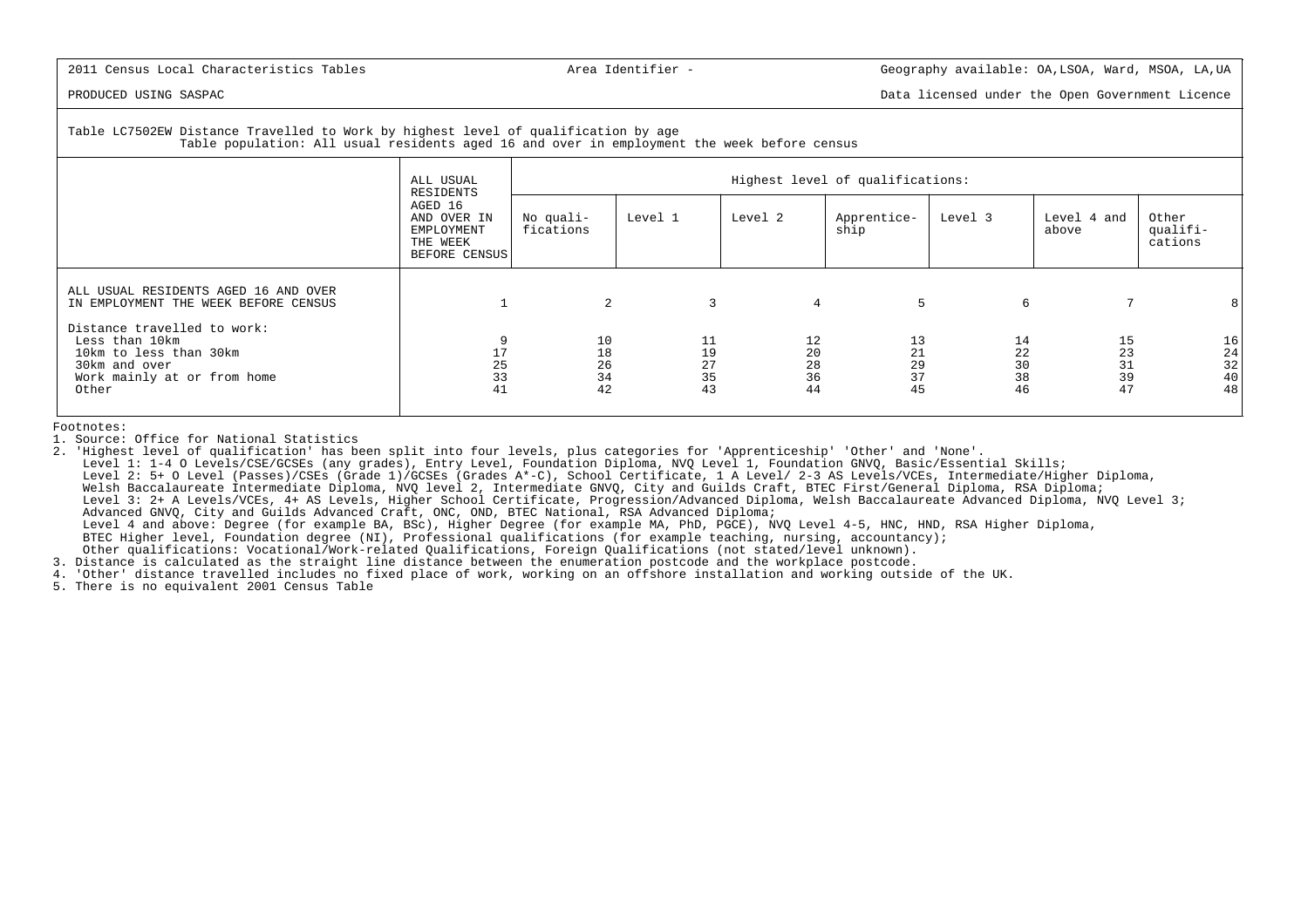PRODUCED USING SASPAC Data licensed under the Open Government Licence

 Table LC7601EW Method of travel to work (2001 specification) by hours workedTable population: All usual residents aged 16 and over in employment the week before the census

|                                                                                                      | ALL.<br>USUAL<br>RESIDENTS<br>AGED 16 AND<br>OVER IN<br>EMPLOYMENT | Work<br>Part-time:<br>30 hours or<br>less | Work<br>Full-time:<br>31 hours or<br>more |
|------------------------------------------------------------------------------------------------------|--------------------------------------------------------------------|-------------------------------------------|-------------------------------------------|
| ALL USUAL RESIDENTS AGED 16 AND OVER<br>IN EMPLOYMENT                                                |                                                                    | 2                                         |                                           |
| Work mainly at or from home<br>Train, underground, metro, light rail,<br>tram, bus, minibus or coach | 4                                                                  | 5<br>8                                    | 6                                         |
| Driving a car or van<br>All other methods of travel to work                                          | 10<br>13                                                           | 11<br>14                                  | 12<br>15                                  |

Footnotes:

1. Source: Office for National Statistics

 2. 'All other methods of travel to work' includes 'Motorcycle, scooter or moped', 'Taxi', 'Passenger in a car or van', 'Bicycle','On foot' and 'Other method of travel to work'.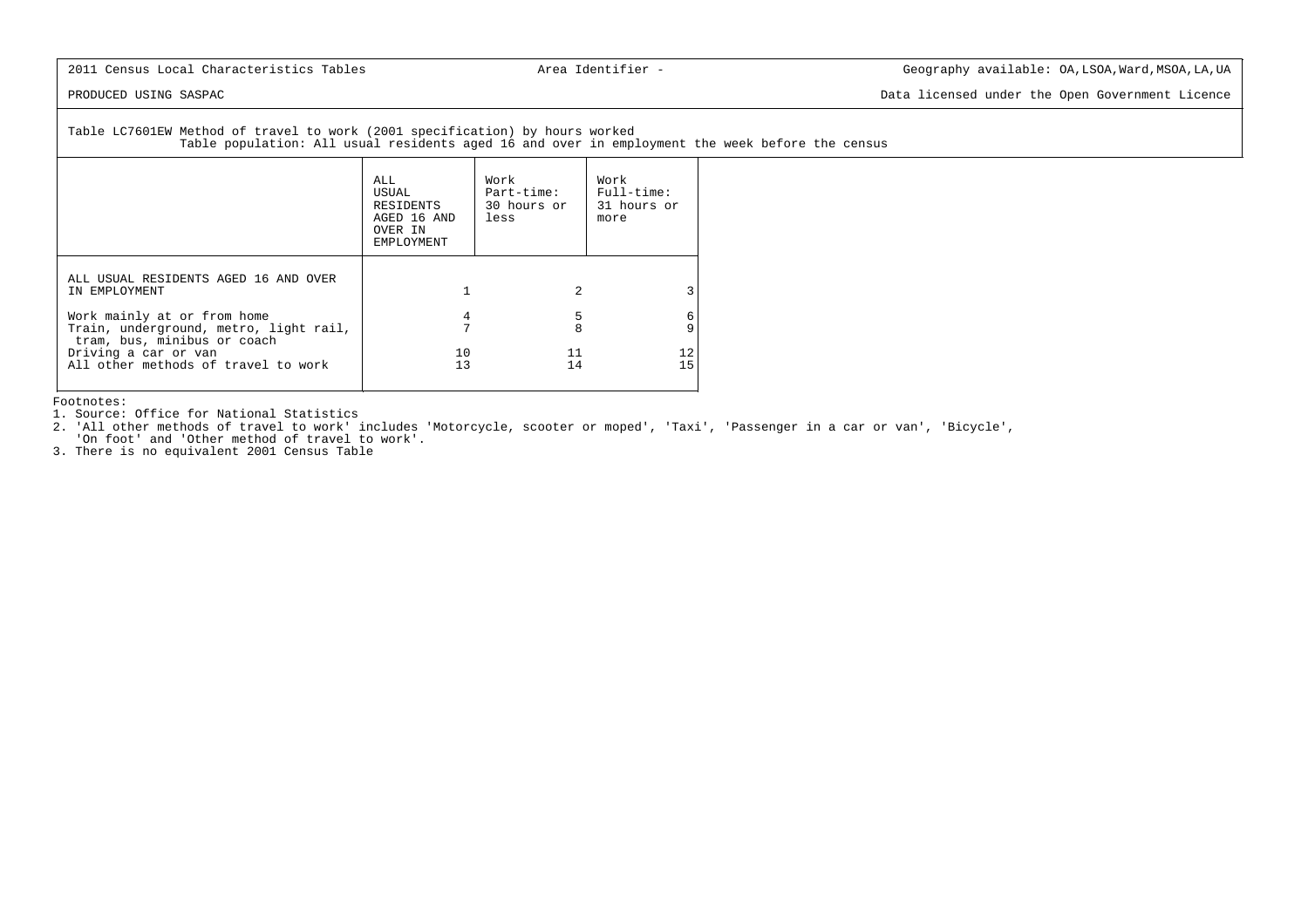PRODUCED USING SASPAC Data licensed under the Open Government Licence

# Table LC7602EW Method of travel to work (2001 specification) by industry

Table population: All usual residents aged 16 and over in employment the week before the census

|                                                                                                      | ALL<br>USUAL<br>RESIDENTS<br>AGED 16 AND<br>OVER IN<br>EMPLOYMENT | $A$ , $B$ , $D$ , $E$<br>Agri-<br>culture<br>Energy and<br>Water | $\mathsf{C}$<br>Manufac-<br>turing | $Cons-$<br>truction                     | G, I<br>Dist-<br>ribution,<br>hotels and<br>restaur-<br>ants | H, J<br>Transport<br>and<br>commun-<br>ication | $K$ , $L$ , $M$ , $N$<br>Financial,<br>Real Estate<br>Profess-<br>ional and<br>Adminis-<br>trative | O, P, Q<br>Public<br>Adminis-<br>tration,<br>Education<br>and<br>Health | R, S, T, U<br>Other |
|------------------------------------------------------------------------------------------------------|-------------------------------------------------------------------|------------------------------------------------------------------|------------------------------------|-----------------------------------------|--------------------------------------------------------------|------------------------------------------------|----------------------------------------------------------------------------------------------------|-------------------------------------------------------------------------|---------------------|
| ALL USUAL RESIDENTS AGED 16 AND OVER<br>IN EMPLOYMENT                                                |                                                                   | 2                                                                | 3                                  | $\overline{4}$                          | 5                                                            | 6                                              |                                                                                                    | 8                                                                       | 9                   |
| Work mainly at or from home<br>Train, underground, metro, light rail,<br>tram, bus, minibus or coach | 10<br>19                                                          | 11<br>20                                                         | 12<br>21                           | $\begin{array}{c} 13 \\ 22 \end{array}$ | $\begin{array}{c} 14 \\ 23 \end{array}$                      | $\frac{15}{24}$                                | 16<br>25                                                                                           | 17<br>26                                                                | 18<br>27            |
| Driving a car or van<br>All other methods of travel to work                                          | 28<br>37                                                          | 29<br>38                                                         | $\frac{30}{39}$                    | 31<br>40                                | 32<br>41                                                     | 33<br>42                                       | 34<br>43                                                                                           | 35<br>44                                                                | $\frac{36}{45}$     |

Footnotes:

1. Source: Office for National Statistics

2. Industry has been split as follows:

'A, B, D, E Agriculture, energy and water' includes 'A Agriculture, forestry and fishing', 'B Mining and quarrying',

"D Electricity, gas, steam and air conditioning supply' and 'E Water supply, sewerage, waste management and remediation activities'.<br>G, I Distribution, hotels and restaurants' includes 'G Wholesale and retail trade; repair

'I Accommodation and food service activities'.

'H, J Transport and communication' includes 'H Transport and storage' and 'J Information and communication'.

'K, L, M, N Financial, Real Estate, Professional and Administrative activities' includes 'K Financial and insurance activities',

'L Real estate activities', 'M Professional, scientific and technical activities' and 'N Administrative and support service activities'.

'O, P, Q Public administration, education and health' includes 'O Public administration and defence; compulsory social security',

'P Education' and 'Q Human health and social work activities'.

'R, S, T, U Other' includes 'R Arts, entertainment and recreation', 'S Other service activities', 'T Activities of households as employers;

undifferentiated goods - and services - producing activities of households for own use' and 'U Activities of extraterritorial organisations and bodies'.

3. 'All other methods of travel to work' includes 'Motorcycle, scooter or moped', 'Taxi', 'Passenger in a car or van', 'Bicycle',

'On foot' and 'Other method of travel to work'.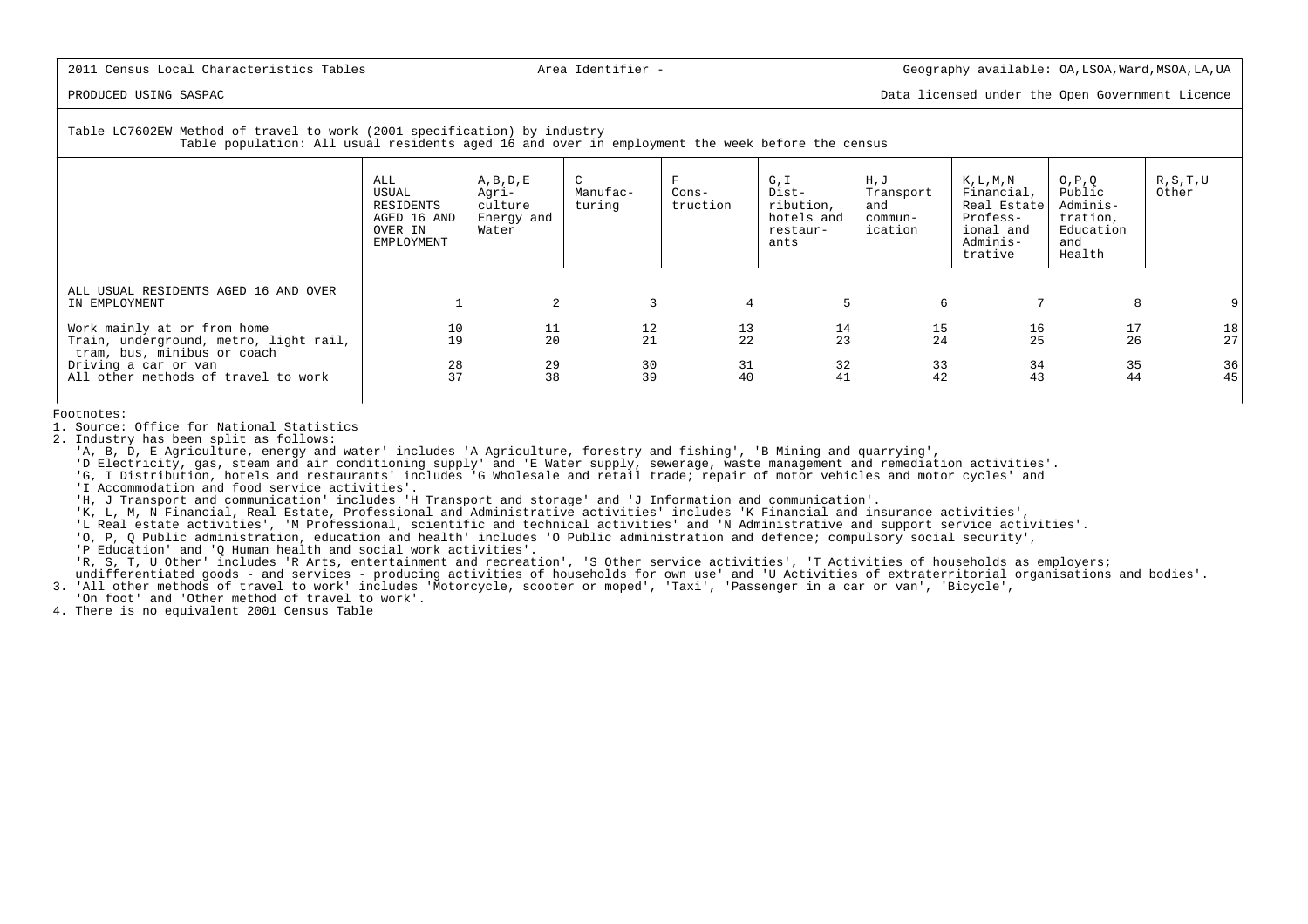PRODUCED USING SASPAC Data licensed under the Open Government Licence

 Table LC7603EW Method of travel to work (2001 specification) by occupationTable population: All usual residents aged 16 and over in employment the week before the census

|                                                                                    | ALL<br>USUAL<br>RESIDENTS<br>AGED 16 AND<br>OVER IN<br>EMPLOYMENT | ⊥ .<br>Managers,<br>directors<br>and senior<br>officials | 2.<br>Profes-<br>sional<br>occupations  | 3.<br>Associate<br>profes-<br>ional and<br>technical<br>occupations | 4.<br>Adminis-<br>trative<br>and<br>secretarial<br>occupations | 5.<br>Skilled<br>trades<br>occupations | б.<br>Caring,<br>leisure and<br>other<br>service<br>occupations | 7.<br>Sales and<br>customer<br>service<br>occupations | 8.<br>Process,<br>plant and<br>machine<br>operatives | 9.<br>Elementary<br>occupations         |
|------------------------------------------------------------------------------------|-------------------------------------------------------------------|----------------------------------------------------------|-----------------------------------------|---------------------------------------------------------------------|----------------------------------------------------------------|----------------------------------------|-----------------------------------------------------------------|-------------------------------------------------------|------------------------------------------------------|-----------------------------------------|
| ALL USUAL RESIDENTS AGED<br>16 AND OVER IN EMPLOYMENT                              |                                                                   | 2                                                        | 3                                       | 4                                                                   | 5                                                              | 6                                      |                                                                 | 8                                                     | 9                                                    | 10                                      |
| Work mainly at/from home<br>Train, underground, metro,<br>light rail, tram, bus,   | 11<br>21                                                          | $\begin{array}{c} 12 \\ 22 \end{array}$                  | $\begin{array}{c} 13 \\ 23 \end{array}$ | 14<br>24                                                            | $\frac{15}{25}$                                                | $\frac{16}{26}$                        | 17<br>27                                                        | 18<br>28                                              | 19<br>29                                             | $\begin{array}{c} 20 \\ 30 \end{array}$ |
| minibus or coach<br>Driving a car or van<br>All other methods of<br>travel to work | 31<br>41                                                          | 32<br>42                                                 | 33<br>43                                | 34<br>44                                                            | 35<br>45                                                       | 36<br>46                               | 37<br>47                                                        | 38<br>48                                              | 39<br>49                                             | 40<br>50                                |

Footnotes:

1. Source: Office for National Statistics

2. 'All other methods of travel to work' includes 'Motorcycle, scooter or moped', 'Taxi', 'Passenger in a car or van', 'Bicycle',

'On foot' and 'Other method of travel to work'. 3. There is no equivalent 2001 Census Table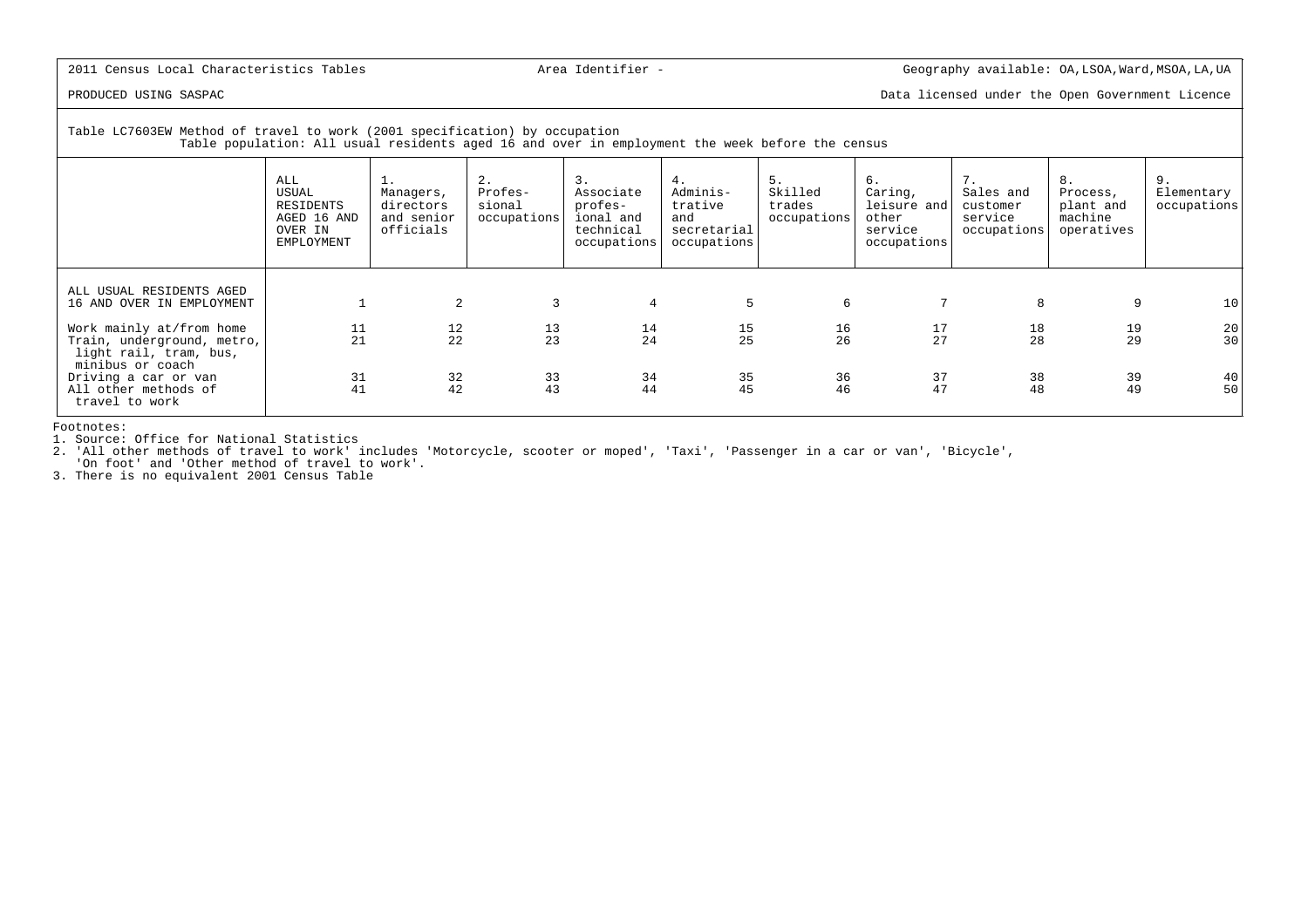PRODUCED USING SASPAC Data licensed under the Open Government Licence

# Table LC7604EW Method of travel to work (2001 specification) by NS-SEC

Table population: All usual residents aged 16 and over in employment the week before the census

|                                                                                                      | ALL<br>USUAL<br>RESIDENTS<br>AGED 16 AND<br>OVER IN<br>EMPLOYMENT | <b>1.</b><br>Higher<br>managerial,<br>adminis-<br>trative and<br>profes-<br>sional<br>occupations | 2.<br>Lower<br>managerial,<br>adminis-<br>trative and<br>profes-<br>sional<br>occupations | 3.<br>Inter-<br>mediate<br>occupations  | 4.<br>Small<br>employers<br>and own<br>account<br>workers | 5.<br>Lower<br>supervisory<br>and<br>technical<br>occupations | б.<br>Semi-<br>routine<br>occupations | 7.<br>Routine<br>occupations | L15.<br>$Full-$<br>time<br>students |
|------------------------------------------------------------------------------------------------------|-------------------------------------------------------------------|---------------------------------------------------------------------------------------------------|-------------------------------------------------------------------------------------------|-----------------------------------------|-----------------------------------------------------------|---------------------------------------------------------------|---------------------------------------|------------------------------|-------------------------------------|
| ALL USUAL RESIDENTS AGED 16 AND OVER<br>IN EMPLOYMENT                                                |                                                                   | 2                                                                                                 | 3                                                                                         | 4                                       | 5                                                         | 6                                                             |                                       | 8                            |                                     |
| Work mainly at or from home<br>Train, underground, metro, light rail,<br>tram, bus, minibus or coach | $10\,$<br>19                                                      | 11<br>20                                                                                          | 12<br>21                                                                                  | $\begin{array}{c} 13 \\ 22 \end{array}$ | $\begin{array}{c} 14 \\ 23 \end{array}$                   | $\frac{15}{24}$                                               | 16<br>25                              | 17<br>26                     | 18<br>27                            |
| Driving a car or van<br>All other methods of travel to work                                          | $\frac{28}{37}$                                                   | 29<br>38                                                                                          | 30<br>39                                                                                  | 31<br>40                                | 32<br>41                                                  | 33<br>42                                                      | 34<br>43                              | 35<br>44                     | $\frac{36}{45}$                     |

Footnotes:

1. Source: Office for National Statistics

 2. 'All other methods of travel to work' includes 'Motorcycle, scooter or moped', 'Taxi', 'Passenger in a car or van', 'Bicycle','On foot' and 'Other method of travel to work'.

3. The equivalent 2001 Census Table is Census Area Statistics CS122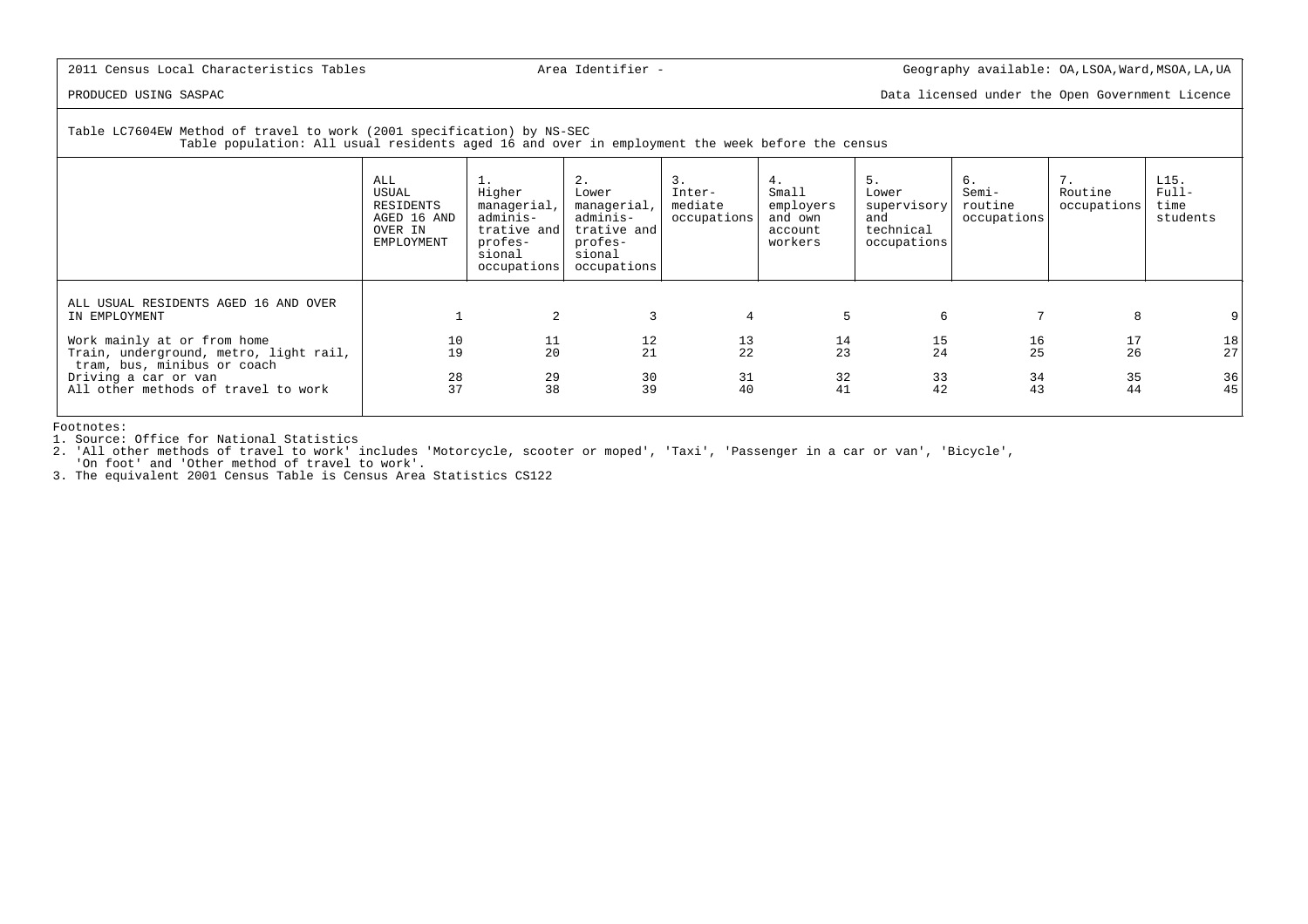PRODUCED USING SASPAC Data licensed under the Open Government Licence

Table LC7605EW Distance travelled to work by hours worked

Table population: All usual residents aged 16 and over in employment the week before the census

|                                                                                                   | ALL USUAL<br>RESIDENTS AGED<br>16 AND OVER | Part-time: 30<br>hours or less<br>worked | Full-time: 31<br>or more hours<br>worked |
|---------------------------------------------------------------------------------------------------|--------------------------------------------|------------------------------------------|------------------------------------------|
| ALL USUAL RESIDENTS AGED 16 AND OVER IN<br>EMPLOYEMENT THE WEEK BEFORE THE CENSUS                 |                                            |                                          |                                          |
| Less than 10km<br>10km to less than 30km<br>30km and over<br>Work mainly at or from home<br>Other | 10<br>13<br>16                             | 8<br>14                                  | 15<br>18                                 |

Footnotes:

1. Source: Office for National Statistics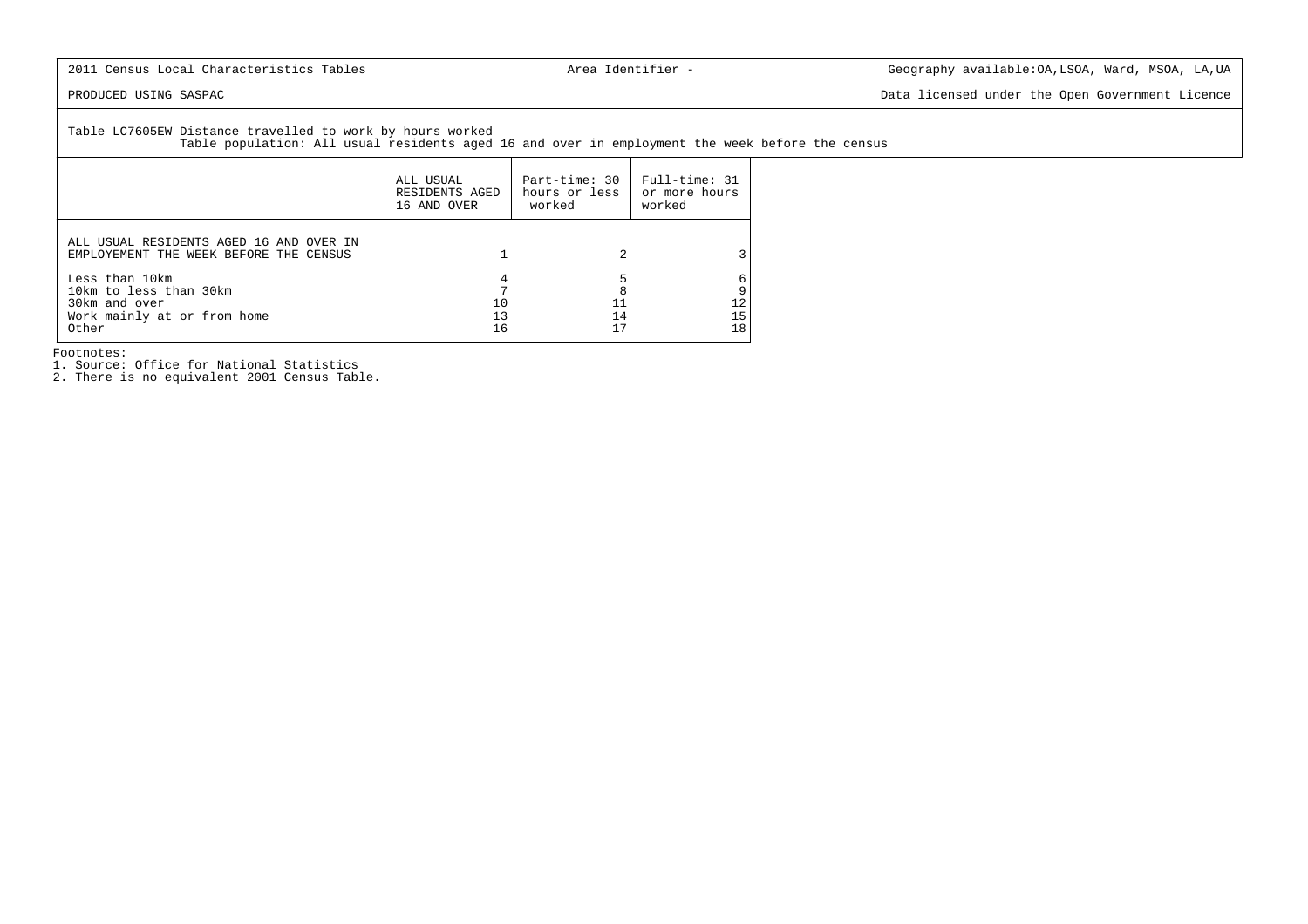PRODUCED USING SASPAC Data licensed under the Open Government Licence

Table LC7606EW Distance travelled to work by industry

Table population: All usual residents aged 16 and over in employment the week before the census

|                                                                                         | ALL USUAL<br>RESIDENTS<br>AGED 16<br>AND OVER | A, B, D, E<br>Agriculture,<br>energy and<br>water | C<br>Manufacturing | F<br>Construction                             | G, I<br>Distribution,<br>hotels and<br>restaurants | H, J<br>Transport and<br>communication | K, L, M, N<br>Financial,<br>Real Estate,<br>Professional<br>and admin<br>activities | O, P, Q<br>Public admin,<br>education<br>and health | R, S, T, U<br>Other                           |
|-----------------------------------------------------------------------------------------|-----------------------------------------------|---------------------------------------------------|--------------------|-----------------------------------------------|----------------------------------------------------|----------------------------------------|-------------------------------------------------------------------------------------|-----------------------------------------------------|-----------------------------------------------|
| ALL USUAL RESIDENTS<br>AGED 16 AND OVER IN<br>EMPLOYEMENT THE WEEK<br>BEFORE THE CENSUS |                                               | 2                                                 | 3                  | 4                                             |                                                    | 6<br>5                                 |                                                                                     | 8                                                   |                                               |
| Less than 10km<br>10km to less than 30km<br>30km and over<br>Work mainly at or          | 10<br>19<br>28                                | 11<br>20<br>29                                    | 12<br>21<br>30     | 13<br>$\begin{array}{c} 22 \\ 31 \end{array}$ | 14<br>$\begin{array}{c} 23 \\ 32 \end{array}$      | 15<br>24<br>33                         | 16<br>25<br>34                                                                      | 17<br>26<br>35                                      | $\begin{array}{c} 18 \\ 27 \\ 36 \end{array}$ |
| from home<br>Other                                                                      | 37<br>46                                      | 38<br>47                                          | 39<br>48           | 40<br>49                                      | $\begin{array}{c} 41 \\ 50 \end{array}$            | 42<br>51                               | 43<br>52                                                                            | 44<br>53                                            | 45<br>54                                      |

Footnotes:

1. Source: Office for National Statistics

2. Industry has been split as follows:

'A, B, D, E Agriculture, energy and water' includes 'A Agriculture, forestry and fishing', 'B Mining and quarrying',

'D Electricity, gas, steam and air conditioning supply' and 'E Water supply, sewerage, waste management and remediation activities'.

'G, I Distribution, hotels and restaurants' includes 'G Wholesale and retail trade; repair of motor vehicles and motor cycles' and

'I Accommodation and food service activities'.

'H, J Transport and communication' includes 'H Transport and storage' and 'J Information and communication'.

'K, L, M, N Financial, Real Estate, Professional and Administrative activities' includes 'K Financial and insurance activities',

'L Real estate activities', 'M Professional, scientific and technical activities' and 'N Administrative and support service activities'.

'O, P, Q Public administration, education and health' includes 'O Public administration and defence; compulsory social security',

'P Education' and 'Q Human health and social work activities'.

'R, S, T, U Other' includes 'R Arts, entertainment and recreation', 'S Other service activities', 'T Activities of households as employers;

 undifferentiated goods - and services - producing activities of households for own use' and 'U Activities of extraterritorial organisations and bodies'.3. There is no equivalent 2001 Census Table.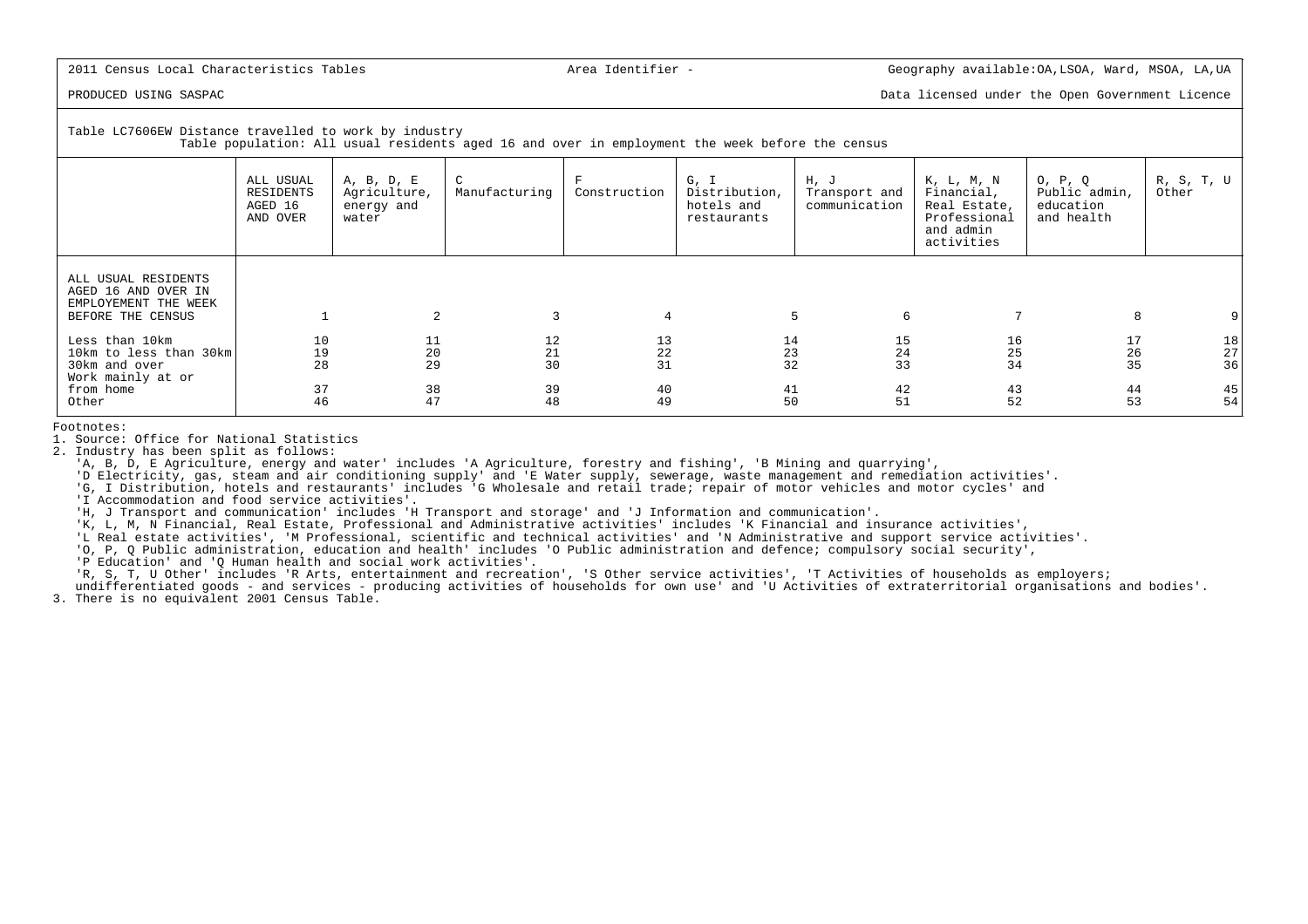PRODUCED USING SASPAC Data licensed under the Open Government Licence

Table LC7607EW Distance travelled to work by occupation example and the set of 2 and the page 1 of 2

Table population: All usual residents aged 16 and over in employment the week before the census

|                                                                                   | ALL USUAL<br>RESIDENTS<br>AGED 16<br>AND OVER | 1.Managers,<br>directors and<br>senior<br>officals | 2.Professional<br>Manufacturing | 3.Associate<br>professional<br>and technical<br>occupations | 4. Administrative<br>and secretarial<br>occupations | 5.Skilled<br>trades<br>occupations | 6.Caring,<br>leisure and<br>other service<br>occupations |
|-----------------------------------------------------------------------------------|-----------------------------------------------|----------------------------------------------------|---------------------------------|-------------------------------------------------------------|-----------------------------------------------------|------------------------------------|----------------------------------------------------------|
| ALL USUAL RESIDENTS AGED 16 AND OVER IN<br>EMPLOYEMENT THE WEEK BEFORE THE CENSUS |                                               |                                                    |                                 |                                                             |                                                     | 6                                  |                                                          |
| Less than 10km<br>10km and over<br>Work mainly at or from home<br>Other           |                                               | 12<br>22<br>32<br>42                               | 13<br>23<br>33<br>43            | 14<br>24<br>34<br>44                                        | 15<br>35<br>45                                      | 16<br>26<br>36<br>46               | 17 <br>27 <br>37<br>47                                   |

Footnotes:

1. Source: Office for National Statistics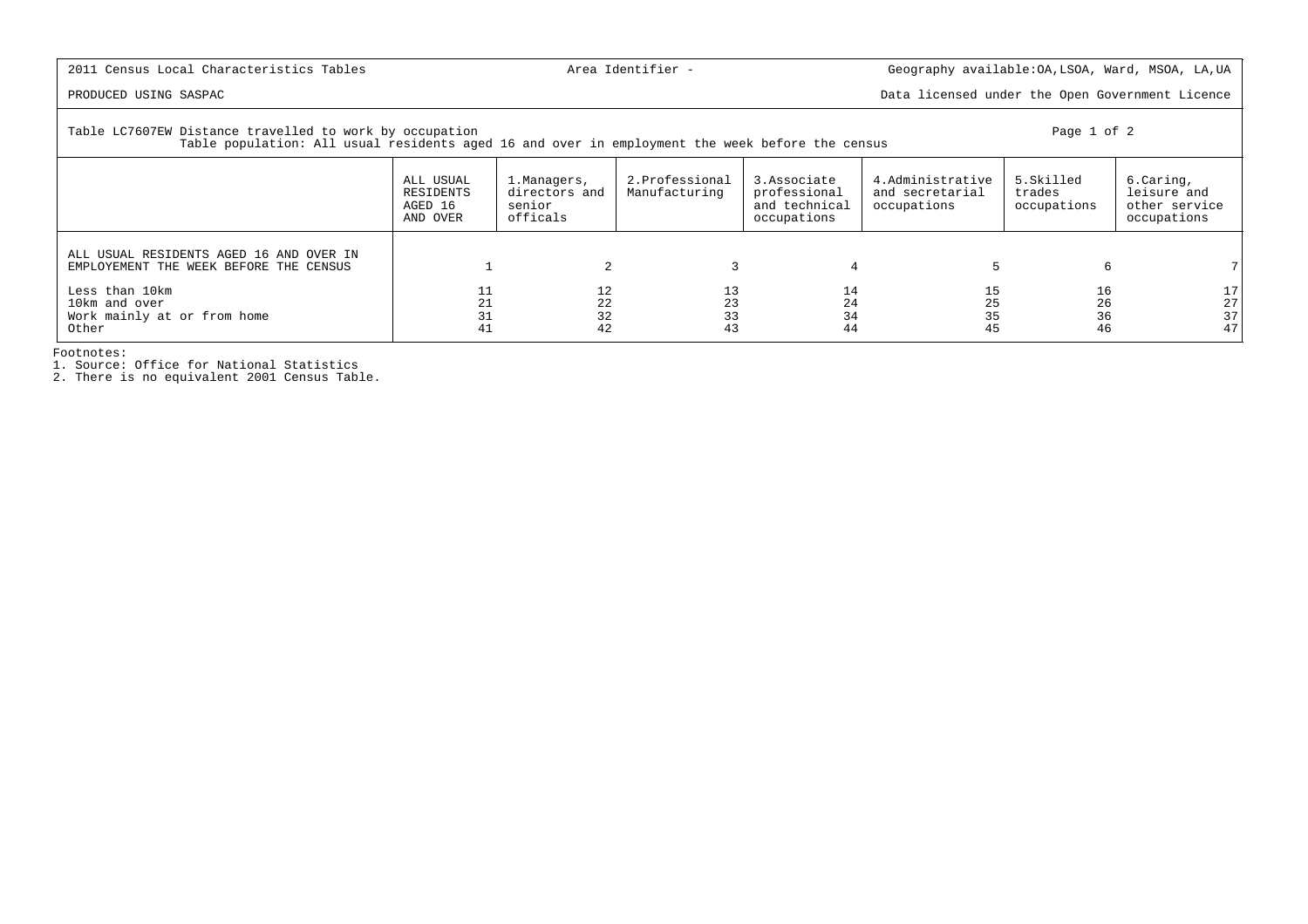PRODUCED USING SASPAC Data licensed under the Open Government Licence

Table LC7607EW Distance travelled to work by occupation example and the control of the page 2 of 2

Table population: All usual residents aged 16 and over in employment the week before the census

|                                                                                   | 7.Sales and<br>customer<br>service<br>occupations | 8. Process,<br>plant and<br>machine<br>occupations | 9.Elementary<br>occupations |
|-----------------------------------------------------------------------------------|---------------------------------------------------|----------------------------------------------------|-----------------------------|
| ALL USUAL RESIDENTS AGED 16 AND OVER IN<br>EMPLOYEMENT THE WEEK BEFORE THE CENSUS | 8                                                 | 9                                                  | 10                          |
| Less than 10km<br>10km and over<br>Work mainly at or from home<br>Other           | 18<br>28<br>38<br>48                              | 19<br>29<br>39<br>49                               | 20<br>30<br>40<br>50        |

Footnotes:

1. Source: Office for National Statistics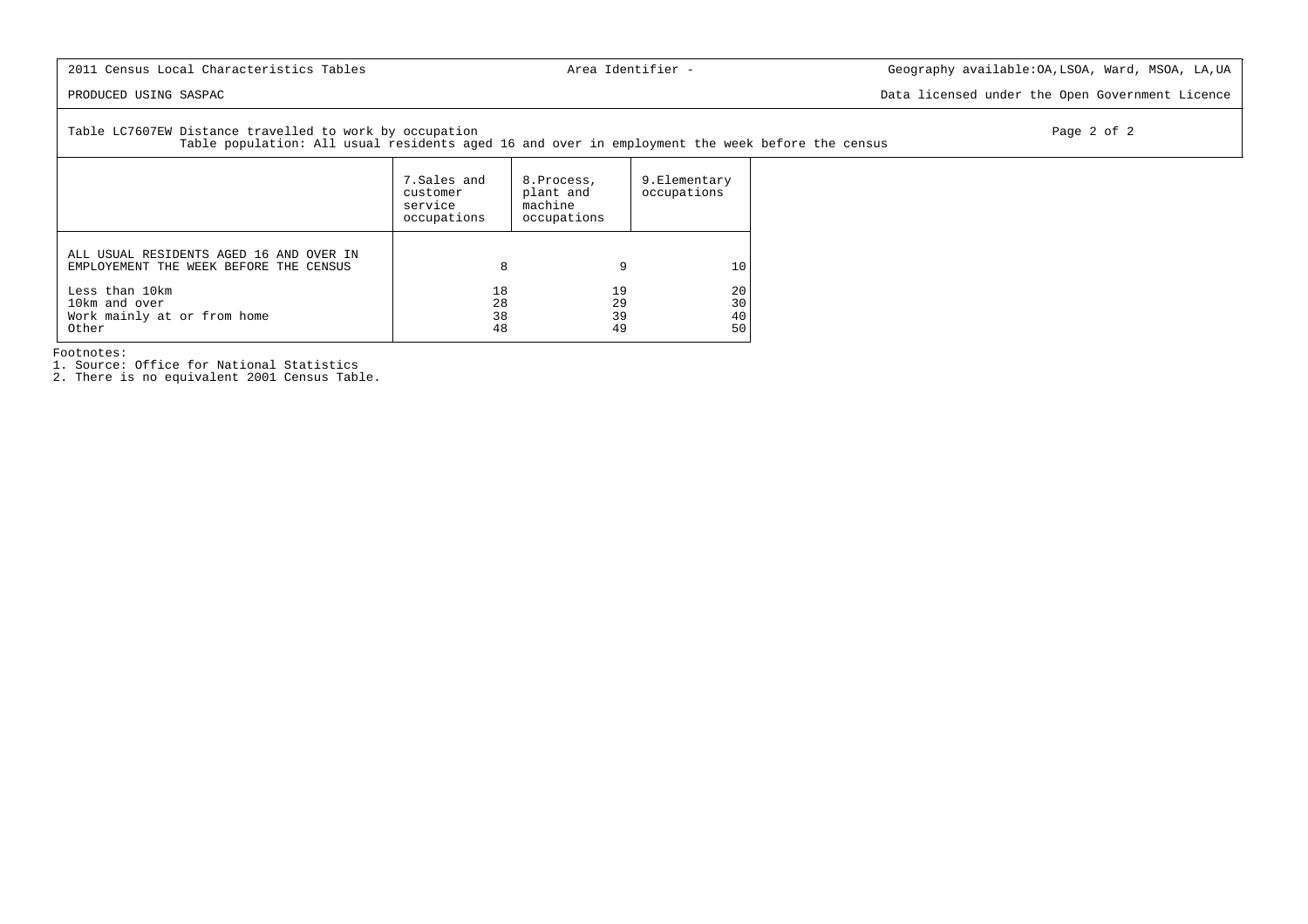PRODUCED USING SASPAC Data licensed under the Open Government Licence

Table LC7608EW Distance travelled to work by NS-SeC

Table population: All usual residents aged 16 and over in employment the week before the census

|                                                                                | ALL<br>USUAL<br>RESIDENTS<br>AGED 16 AND<br>OVER | <b>1.</b><br>Higher<br>managerial<br>administrative<br>& professional<br>occupations | 2.<br>Lower<br>managerial<br>administrative<br>& professional<br>occupations | 3.<br>Intermediate<br>occupations | 4.<br>Small<br>employers &<br>own accountive<br>workers | 5.<br>Lower<br>supervisory<br>& technical<br>occupations | б.<br>Semi-routine<br>occupations | 7.<br>Routine<br>occupations | L15.<br>Full-time<br>students                 |
|--------------------------------------------------------------------------------|--------------------------------------------------|--------------------------------------------------------------------------------------|------------------------------------------------------------------------------|-----------------------------------|---------------------------------------------------------|----------------------------------------------------------|-----------------------------------|------------------------------|-----------------------------------------------|
| ALL USUAL RESIDENTS<br>AGED 16 AND OVER                                        |                                                  |                                                                                      |                                                                              |                                   |                                                         | 6                                                        |                                   |                              |                                               |
| Less than 10km<br>10km to less than 30km<br>30km and over<br>Work mainly at or | 10<br>19<br>28                                   | 11<br>20<br>29                                                                       | 12<br>21<br>30                                                               | 13<br>22<br>31                    | 14<br>23<br>32                                          | 15<br>24<br>33                                           | 16<br>25<br>34                    | 17<br>26<br>35               | 18<br>$\begin{array}{c} 27 \\ 36 \end{array}$ |
| from home<br>Other                                                             | 37<br>46                                         | 38<br>47                                                                             | 39<br>48                                                                     | 40<br>49                          | 41<br>50                                                | 42<br>51                                                 | 43<br>52                          | 44<br>53                     | 45 <br>54                                     |

Footnotes:

1. Source: Office for National Statistics 2. There is no equivalent 2001 Census Table.